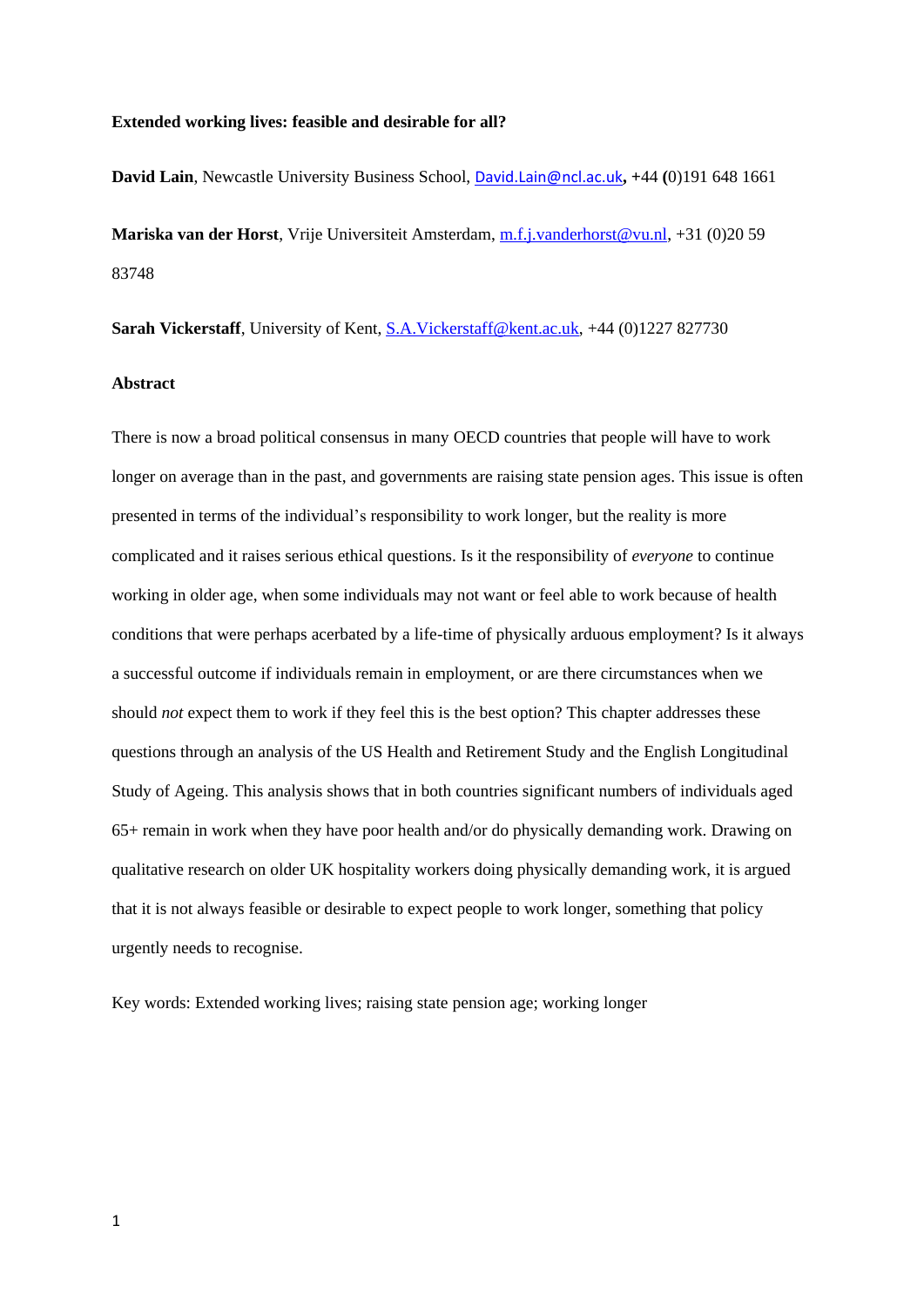#### **6.1 Introduction**

Governments across the OECD are seeking to promote extended working lives in response to population ageing (OECD 2011; Lain and Vickerstaff 2014). As the proportion of older people increases, it is argued that it is increasingly important for countries to ensure that the ratio between non-workers and workers does not become too imbalanced (OECD 2011). There now seems to be a broad political consensus that people will have to work longer on average than was the case in the recent past (Phillipson et al. 2016). Whilst this is often presented in terms of individual responsibility to work longer, the reality is more complicated. Extending working lives raises some serious ethical questions. To what extent is it the responsibility of *everyone* to continue working in older age, when significant numbers of older people have health conditions that severely limit their employment prospects (Lain, 2016)? To what extent should we expect people in physically demanding jobs, who often started working at a young age, to work as long as people who entered the labour market later because they spent longer in education and who had less physically taxing working lives? Is it always a successful outcome if individuals manage to remain in work, or are there circumstances when it would be preferable ethically to *not* expect them to be employed. This chapter explores the question of whether extended working lives in the UK and USA are feasible and desirable for all. It starts by setting the policy context, and then examines the issue through quantitative survey analysis and a qualitative study of UK hospitality workers.

## **6.2 Extended working lives in the UK and USA: setting the policy context**

Clearly you can believe that people need to work longer *on average*, but accept that it is not *always* desirable to expect people in all circumstances to work for longer. If we make this assessment, we can then argue for policy to provide adequate financial support for those with limited employment prospects (for a discussion, see Lain 2016). However, in countries such as the UK and USA there has been insufficient attention paid to this issue by policy makers. State pension ages are rising in both countries, to 67 in the USA and 68-plus in the UK, and these countries continue to provide benefits to those below state pension age which are extremely meagre by international standards (Lain 2016). For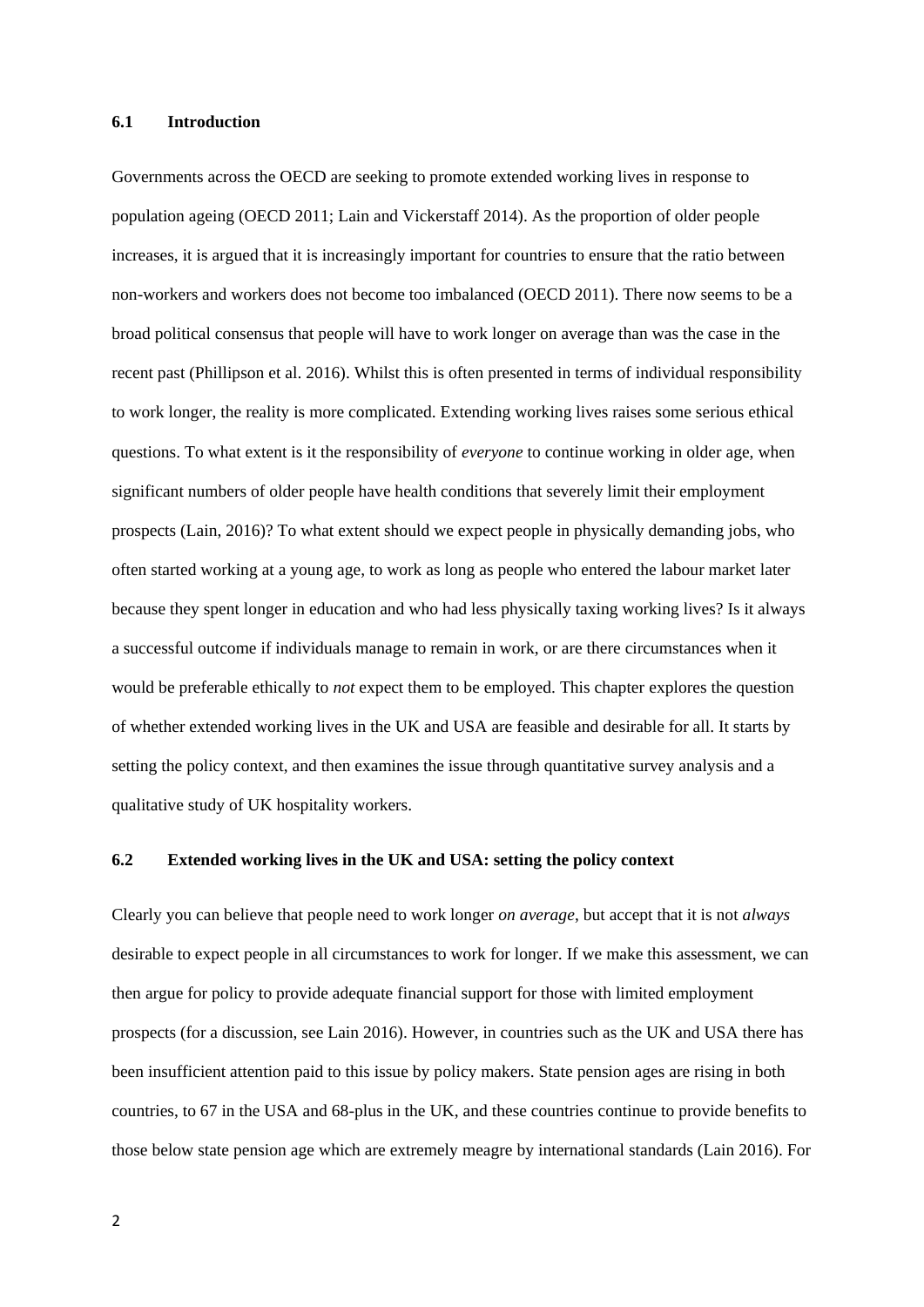example in the UK, benefits for unemployment and ill-health for those below state pension age are provided at half the level of the state pension, which is itself not generous in the first place (Lain 2016). In the USA unemployment benefits are time-limited and Social Security benefits taken for illhealth are actuarially reduced when taken before pension age. In this context, it also noteworthy that salary-related defined benefit occupational pensions have become much less common in both countries. In their place are defined contribution pensions, which are typically less well funded and do not provide the security of defined benefit pensions (Hacker 2006; Office for National Statistics 2012; Lain 2016).

In terms of access to a state pension, the financial pressures to work longer are even stronger in the UK than the US. In the US, the Old Age Social Security pension can be taken early, from age 62. Actuarial reductions for early receipt are increasing as "normal" pension ages rise, increasing financial pressures to continue working. However, in the UK the Cridland (2017) government report into state pension ages ruled out the possibility of even allowing people to take an early pension. UK state pension rises hit low earners the worst, as the state pension is a critical element of their retirement income; for those in the lowest income quartile the state pension accounts for over 80% of their total pension income (Cridland 2017: 58). Single pensioners are particularly likely to be in this category of people who are dependent on their state pension, for them their state benefit income (including the state pension) makes up more than half of all income for "all but the top fifth of single pensioners" (Department for Work and Pensions 2017: 8).

Despite the obvious financial constraints introduced by raising the state pension age, policymakers have attempted to present extended working lives as being a *choice* made by individuals. In this context, the UK government followed the US path in 2011 by abolishing mandatory retirement ages, theoretically enabling individuals to choose when to retire. In the US the government-appointed National Commission on Fiscal Responsibility and Reform (2010: 52) framed the issue of extended working lives as a choice to be made by people if they were given adequate information: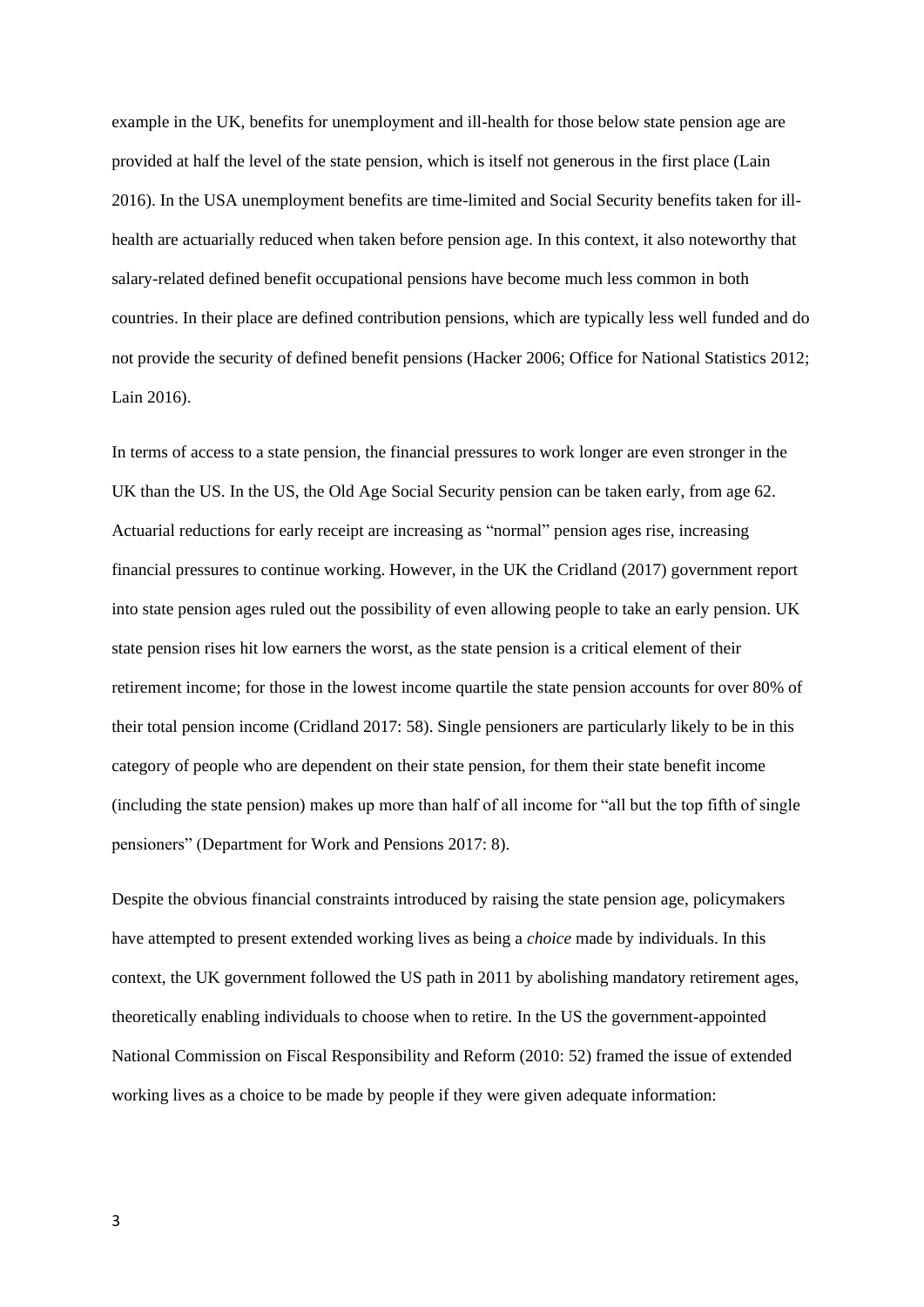Working longer and saving more has significant positive implications for both individuals and society as a whole... we propose directing SSA [Social Security Administration] to provide better information to the public on the full implications of various retirement decisions, with an eye toward encouraging delayed retirement and enhanced levels of retirement savings.

In the UK there has been an additional narrative of people having "fuller working lives" than in the past. For example, Ros Altmann, who was later to become UK Pensions Minister, said in 2015: "*This is not about forcing people to work on*, but supporting those who want to maintain a fuller working life..." (Altmann 2015: 9, our italics added). John Cridland (2016: 11) in his review of state pension ages for the UK government justified proposed increases with reference to hypothesised positive improvements in employment in older age:

The nature of work and retirement is changing, as people move from the old model of a fixed retirement age leading to a defined period of retirement to a more flexible approach where people may wish to work part-time or change career in later life (Cridland 2016:11).

The evidence that such changes are occurring in the UK at least is debateable (Van der Horst et al. 2017), and there are limited policy initiatives to promote fuller working lives (Phillipson et al. 2016). This rhetoric of individuals having "fuller working lives", is therefore used to deflect attention from the fact that some individuals are being *forced* to work longer. As the following quote from former UK Pensions Minister Steve Webb implies, there is an attempt to side-line dissenting voices who question whether extended working lives are feasible and desirable for all:

It's time to change the conversation about extending working life from one about working "until you drop", to one about a fuller working life, that means working as long as is necessary to create the future you want (Department for Work and Pensions 2014: 4).

In this context, academic research has responded by highlighting the fact that extended working lives are not *feasible* for all, given that health problems and other constraints on employment increase as people age (see Lain 2016). This chapter builds on this research, by arguing that even when people are "successful" at managing to remain in employment, it may not always be reasonable to expect them to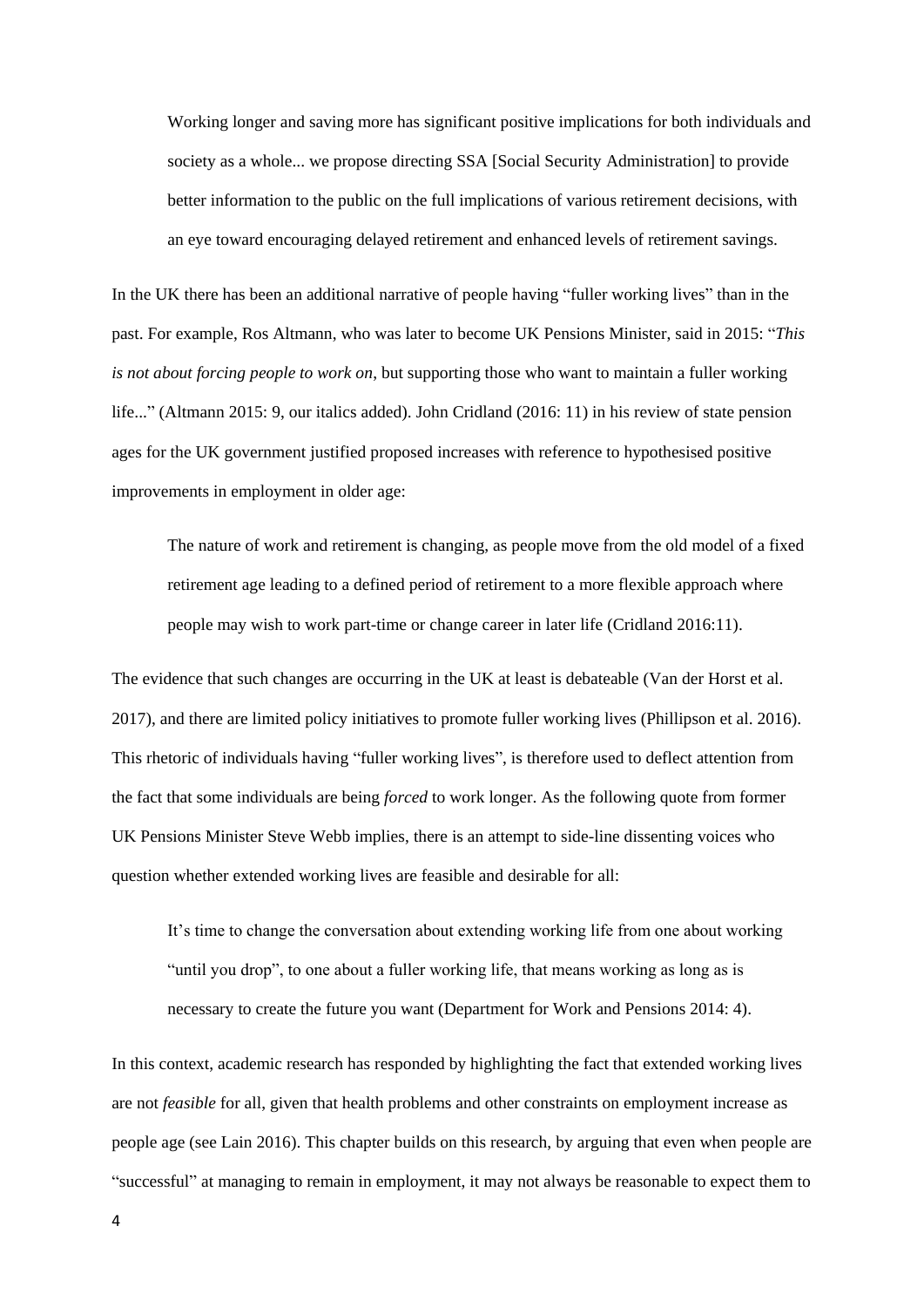be there. It starts by presenting an overview of the factors known to influence employment in older age; this is complemented with an original analysis of the US Health and Retirement Study and the English Longitudinal Study of Ageing. Research reviewed tends to highlight the better employment prospects of relatively advantaged individuals. However, the analysis here, and a careful reading of the literature, shows that whilst employment might be unpredictable for individuals in disadvantaged circumstances, it is not uncommon for them to be in employment in older age as well. In order to examine the implications of this, the chapter then presents findings from qualitative research on older low-paid hospitality workers in England, many of whom struggle on in physically demanding jobs whilst their health worsens. These workers cannot rely on being able to continue working into older age, but a lack of alternative sources of income means they have little choice but to try to remain in employment under difficult circumstances. Clearly older people with health conditions should be given opportunities to work if they want them. However, the case of the hospitality workers examined provides an illustration of how it is not always desirable to expect workers to extend working lives. We discuss the policy implications of this in the conclusion.

## **6.3 Who works 'late'?**

In order to understand whether extended working lives are feasible and desirable for all it is useful to examine who currently ends up working in older age. Generally, research tends to conceptualise working "late" in two ways. The first stream explores people working "post-retirement". This is not about age per se, but about *transitions* back into work after having self-identified as fully or partially retired; this is sometimes referred to in the literature as individuals "un-retiring" (see, for example, Maestas 2010; Kannabar 2012; Giandrea et al. 2010; Cahill et al. 2011; Pleau 2010; Platts et al. 2017). Typically studies follow people using longitudinal surveys after age 50 and identify how frequent it is for then to return to work after retiring. This means, in theory, somebody could retire at 52, return to work at 54, and retire again finally at age 57. Indeed, research suggests that un-retirement is actually most common amongst younger retirees (Maestas 2010). Studies such as these suggest that in the US a significant minority of older people un-retire (Maestas, 2010; Giandrea et al. 2010; Cahill et al. 2011; Pleau 2010), with this phenomena seeming to be less common in England than the USA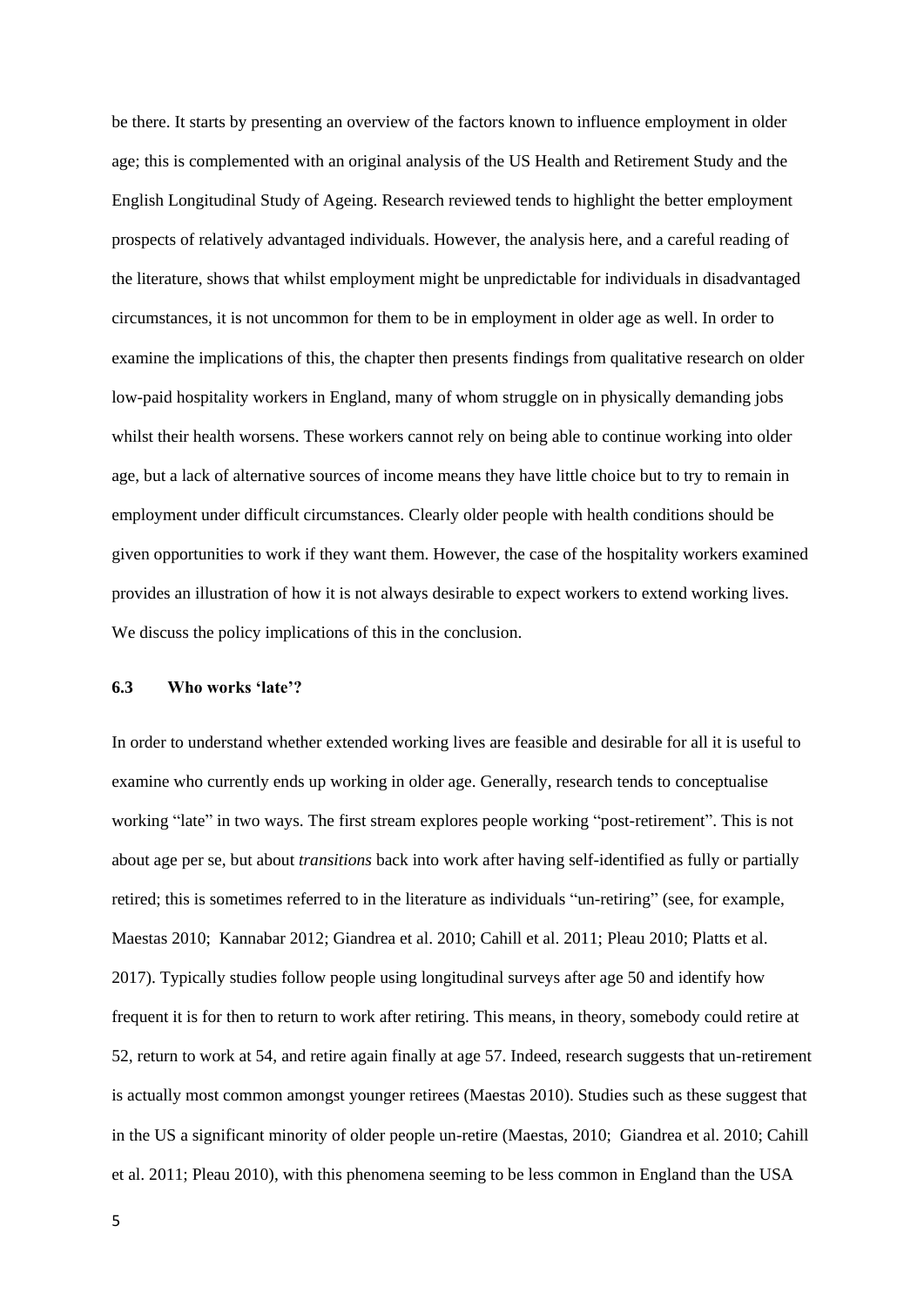(Kannabar 2012, but see Platts et al. 2017). For example, according to Giandrea et al. (2010) around 15% of those retiring from a career job in the US returned to work, compared with 5% of men in England doing the same according to Kannabar (2012). Studies such as these are useful in showing that late careers involve more complex labour market transitions then we might expect. However, they tell us less about prospects for extended working lives because they are not related to age per se (see Chapter 18).

The second stream of research conceptualises "late" retirement in relation to people working beyond an *age* of institutional significance - typically state pension age (some examples of research focusing solely on the UK include Smeaton and McKay, 2003; Barnes et al., 2004; Parry and Taylor 2007; Clayton 2008; Lain and Loretto 2016). This is not working "post-retirement", because an individual may never have actually retired. While there has been a significant body of research on un-retirement as a *transition* in the US, there has been less focus on the factors influencing employment beyond "pension age" (although see Lain 2011; Lain 2012; Lain 2016). Nevertheless, from the studies that are available it might appear that post-retirement-age employment is associated with financially advantaged individuals, who presumably have the greatest ability to work and have the most fulfilling jobs (Lain, 2011). Haider and Loughran (2001), for example, examined the groups most likely to work in older age in the Health and Retirement Study and from this concluded that "[US] labour supply is concentrated among the most educated, wealthiest and healthiest elderly". Likewise, analysis of the English Longitudinal Study of Ageing suggests that after age 65 there was a linear relationship between work and wealth, with increasing employment as you move up the wealth quintiles (Crawford and Tetlow 2010: 21; see also Lain 2011).

Such findings might suggest that employment up to and beyond state pension age is associated with choice – those most likely to work appear to be those with the greatest means to retire. However, this picture of older worker advantage presents only a partial picture. Closer inspection of Haider and Loughran's (2001) results suggests that whilst healthy, educated and wealthy individuals were *most* likely to work, employment was in no way confined to this group; employment was not rare for any economic segment, and a significant proportion of those with modest wealth continued working.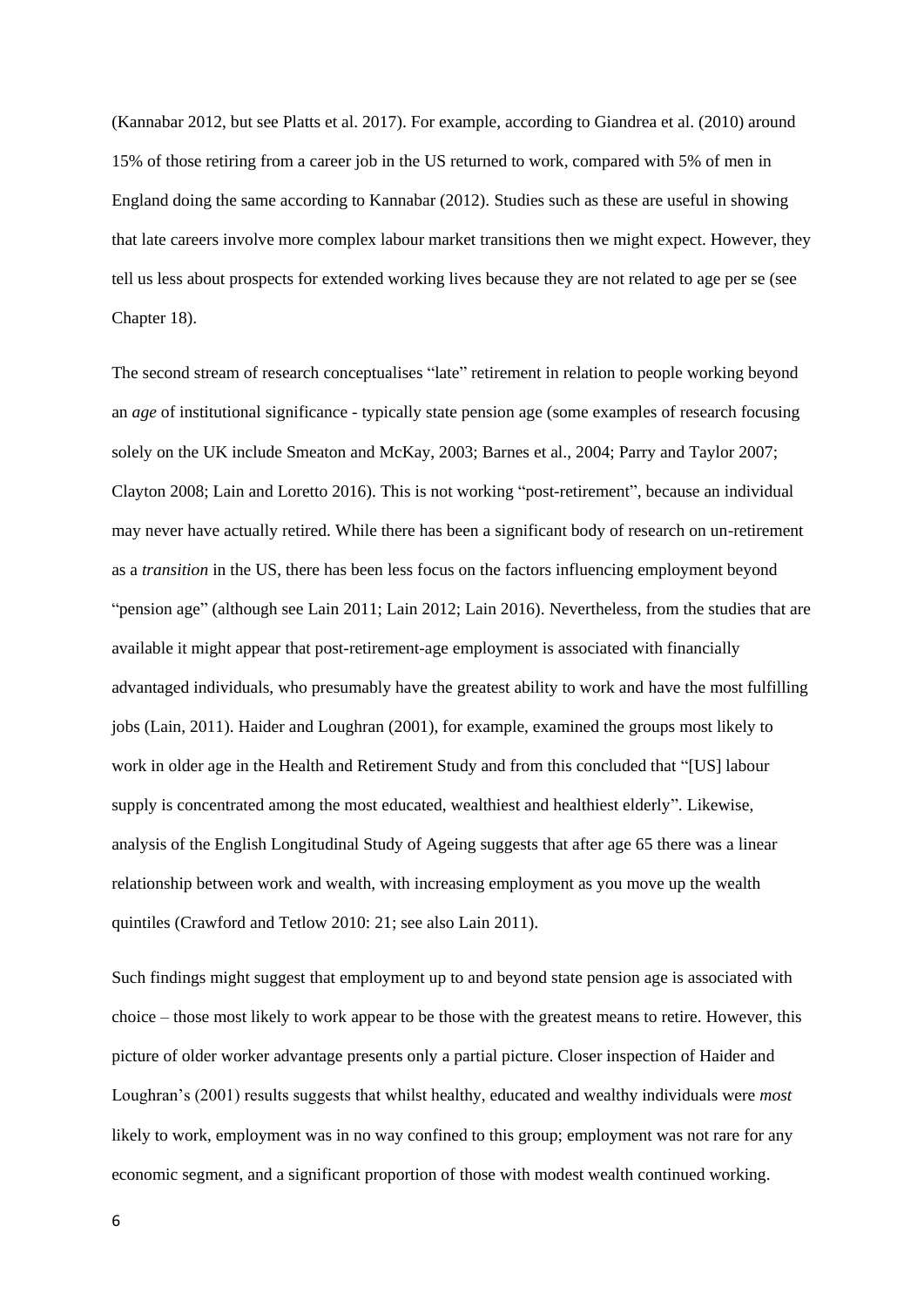Likewise, Lain (2016) finds whilst the wealthiest segment were most likely to work at age 65 to 74 in the USA and England, debts and outstanding mortgages nevertheless increased the likelihood of working in both countries. Research from a range of other countries suggests that having good levels of health and education increase the likelihood of working in older age, as does the presence of a working partner in the household (see, for example, Carr et al. 2018; for a discussion see Hasselhorn and Apt 2015). However, by focusing attention on the groups *most* likely to work, we may create a blind spot for less advantaged individuals who do manage to remain in employment.

In order to illustrate this point, we present descriptive statistics on the percentages of advantaged and disadvantaged older individuals working in the USA and the largest country of the UK, England; this is based on analysis of the English Longitudinal Study of Ageing and the US Health and Retirement Study. The results for England should broadly reflect those of the UK as a whole, because the vast majority of the UK population live in England (84% at the last census according to ONS 2012). The analysis focuses on interviews conducted with people aged 65 to 69 in 2012 (and aged 54-60 in 2002). The general point to be made from this analysis is that it was not that uncommon for those in more disadvantaged circumstances to be working at 65-69, *if they were also working earlier at age 54-60*.

Figure 6.1 shows that in both countries just over two thirds of individuals were working at age 54 to 60. When we get to age 65 to 69 in 2012 around a third of Americans were still working, compared with a fifth in England. The fact that Americans were more likely to be in employment at this age is acknowledged in the literature, and is likely to be in part related to the fact that mandatory retirement ages were only abolished in England in 2011 (compared with 1986 in the USA; see Lain 2016). One of the key findings from Figure 6.1 is that in both countries individuals in general had a *relatively* high likelihood of working *if they were employed at age 54 to 60 in 2002.* Employment continuity therefore seems to increase the likelihood that individuals will work in older age - if individuals are out of employment in their mid-50s they evidently (but not surprisingly) have a lower likelihood working at 65 to 69. Supplementary analysis not shown here indicates that in both countries women were less likely than men to work at age 65-69. However, for both men and women being employed at age 54 to 60 increased the likelihood of working at 65 to 69.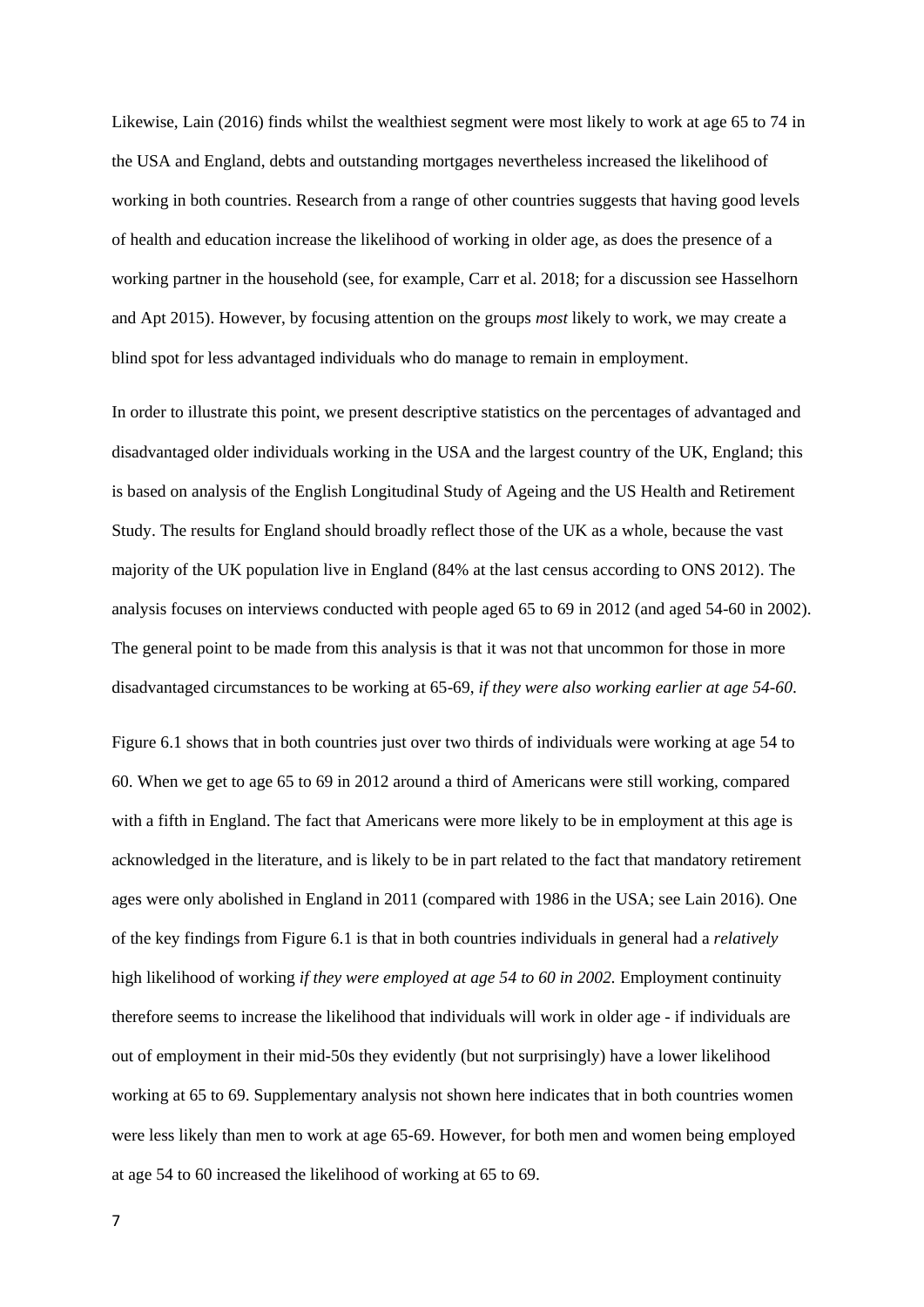\* FIGURE 6.1 about here \*

Table 6.1 breaks down employment levels by wealth and education, in order to see how employment is influenced by (dis)advantage. Starting with wealth, in both countries we can see that at age 54 to 60 in 2002 the poorest wealth quintiles were less likely to be in employment than those above this. Such patterns are known to be associated with lower levels of health and education among the poorest, which arguably make it harder for them to compete in the labour market and remain in employment (Lain 2016). At age 65 to 69 in 2012 we see highest employment among the richest and lowest employment among the poorest, although differences in employment between wealth groups were statistically significant only in the US. When the focus is only on those who were working at age 54 to 60, however, we see relatively high percentages of those in the poorest categories working at age 65 to 69 (37.8% in the USA and 29.1% in England) and no longer significant differences between wealth groups in either country. In other words, when people in the least wealthy categories managed to remain in work in their 50s they also seem to be relatively likely to stay into their jobs at age 65 to 69.

### \*\* TABLE 6.1 about here \*\*

The lower half of Table 6.1 shows the distribution by education. At age 54 to 60, in both countries those with college and above education were much more likely to be working than those with less than a high school qualifications. At age 65 to 69 in the USA individuals with college and above education were more than twice as likely to work compared to those with less than high school (45.7% versus 18.6%). In England we also see the same pattern of highly educated people being more likely to work, although the differences are much smaller and not statistically significant. If we focus only on those who were previously working at age 54 to 60, we see a higher likelihood of working at 65 to 69 for all educational groups in both countries. It is particularly noticeable that around a third of those with less than high school qualifications were employed at age 65-69 in both countries if we focus only on those previously in employment at age 54-60.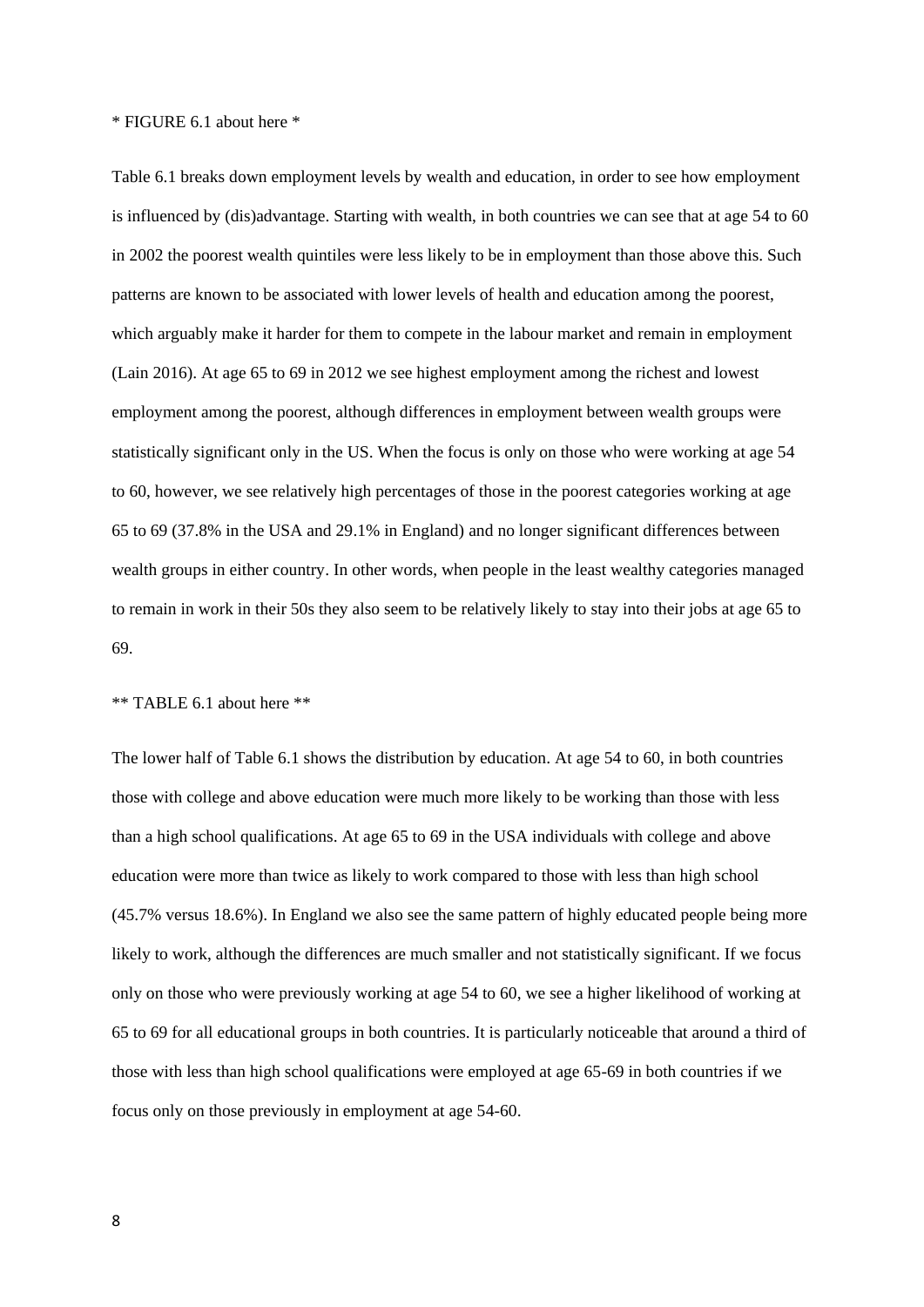The top segment of Table 6.2 shows a similar pattern for the relationship between health and employment. Research in both the UK and USA consistently shows that having good health increases the likelihood of working in older age (Lain and Vickerstaff 2014). Consistent with this, in the USA people who rated their health as being "fair / poor" were significantly less likely to work at ages 54 to 60 and 65 to 69 than those with "excellent/good/very good" health. However, it is important to recognise that just under a third of people with fair/poor health that worked at age 54 to 60 in the USA also worked at age 65 to 69 (30.6%). In England there was no significant employment difference at age 65 to 69 between those with differing health levels *once we focus only on those working at age 54 to 60*. In other words, in both countries significant minorities of those with less good health work at the age of 65-69 *when they are able to remain in work in their mid- to late-50s*.

#### \*\* TABLE 6.2 about here \*\*

To some degree this is likely to be the result of positive developments. Compared with the past, it has become more common for individuals to successfully manage a health condition whilst working (Vickerstaff et al. 2012); we should not, therefore, automatically assume that everybody with "fair" or "poor" health is unable or unwilling to work. The problems are arguably most acute, however, when an individual *develops* a *work limiting* health condition that makes it difficult for them to continue performing the types of jobs they have done previously (which are most realistically available to them in the future). This may be a slightly different situation from younger people with long-standing health problems, who perhaps developed career paths that enabled them to combine employment with managing their condition. Work limiting health conditions are common among older people - a quarter of people aged between 50 to 69 in 2008-09 in England had a work disability which limited the kind or amount of paid work they could do (Crawford and Tetlow 2010: 37). It therefore matters whether or not the health condition(s) they have limit(s) the type of work they do. Under UK law companies have to make "reasonable adjustments" to enable people with disabilities to work. In the case of physically demanding work it may, however, be difficult for an employer to make reasonable adjustments to enable somebody who has developed health problems to continue doing their job. In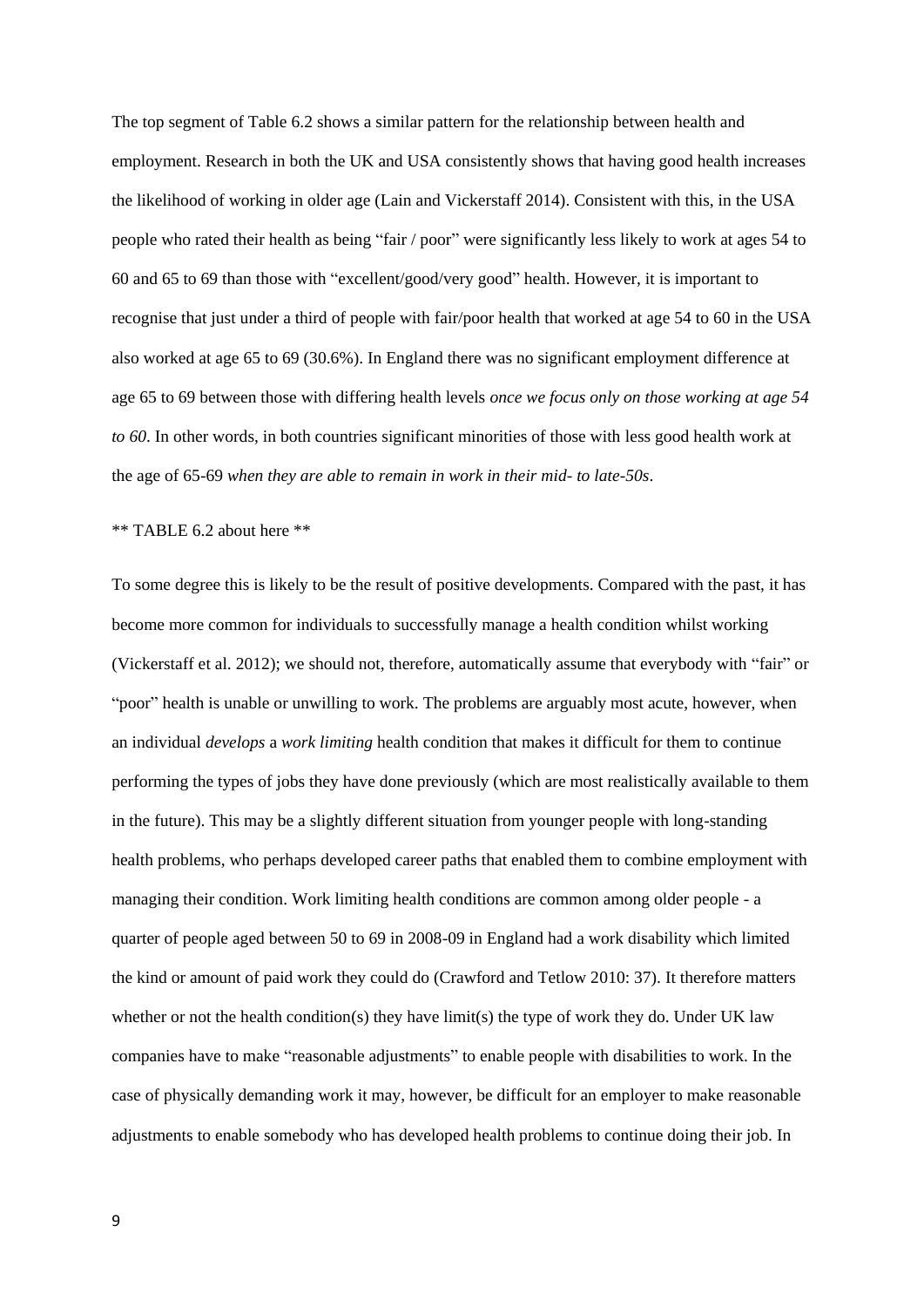these circumstances, an individual in financial need with diminished health faces uncertain employment prospects.

Given the importance of job-demands on continued employment, the bottom segment of Table 6.2 shows employment at age 65 to 69 by the extent to which work at age 54 to 60 was physically demanding. Physical job demands are measured differently in each country, so the results are not directly comparable, but they reveal some useful insights. It is logical to expect that having a physically demanding job in your fifties would decrease the likelihood of working in your sixties. In the USA we can see that this is indeed the case. People who were in jobs that were physically demanding "none of the time" at age 54 to 60 were significantly more likely to be working at 65 to 69 than those in jobs that were physically demanding "most or all of the time". However, this overall result can obscure the fact that 36.2% of people in physically demanding jobs nevertheless remained in employment in the USA.

The results for England are based on whether the job is "sedentary", "standing", or "physically demanding". Interestingly, once we only focus on people with a job at 54 to 60 we see that there is no significant difference in employment between those with different levels of physical job-demands at 54-60 (any real difference appears to be related to the category "not working"). This means that a significant proportion of those with physically demanding jobs 54 to 60, 31.1%, was still working at age 65 to 69. Other research has shown that few individuals move from physically demanding to nonphysically demanding work in older age (Lain 2016: 97-98; Maestas 2010: 742). In the past there may have been more opportunities to move into "light work" in older age (Phillipson 1982), but since this time employers have become much more competitive and market orientated, leading to work intensification in the UK, USA and a range of other countries (Green 2006; Burchell et al. 2005; Capelli 1999). In this context, opportunities for moving into less demanding work within the firm have probably declined significantly. For a significant proportion of older workers it is therefore going to be a 'choice' between physically demanding work or no work at all.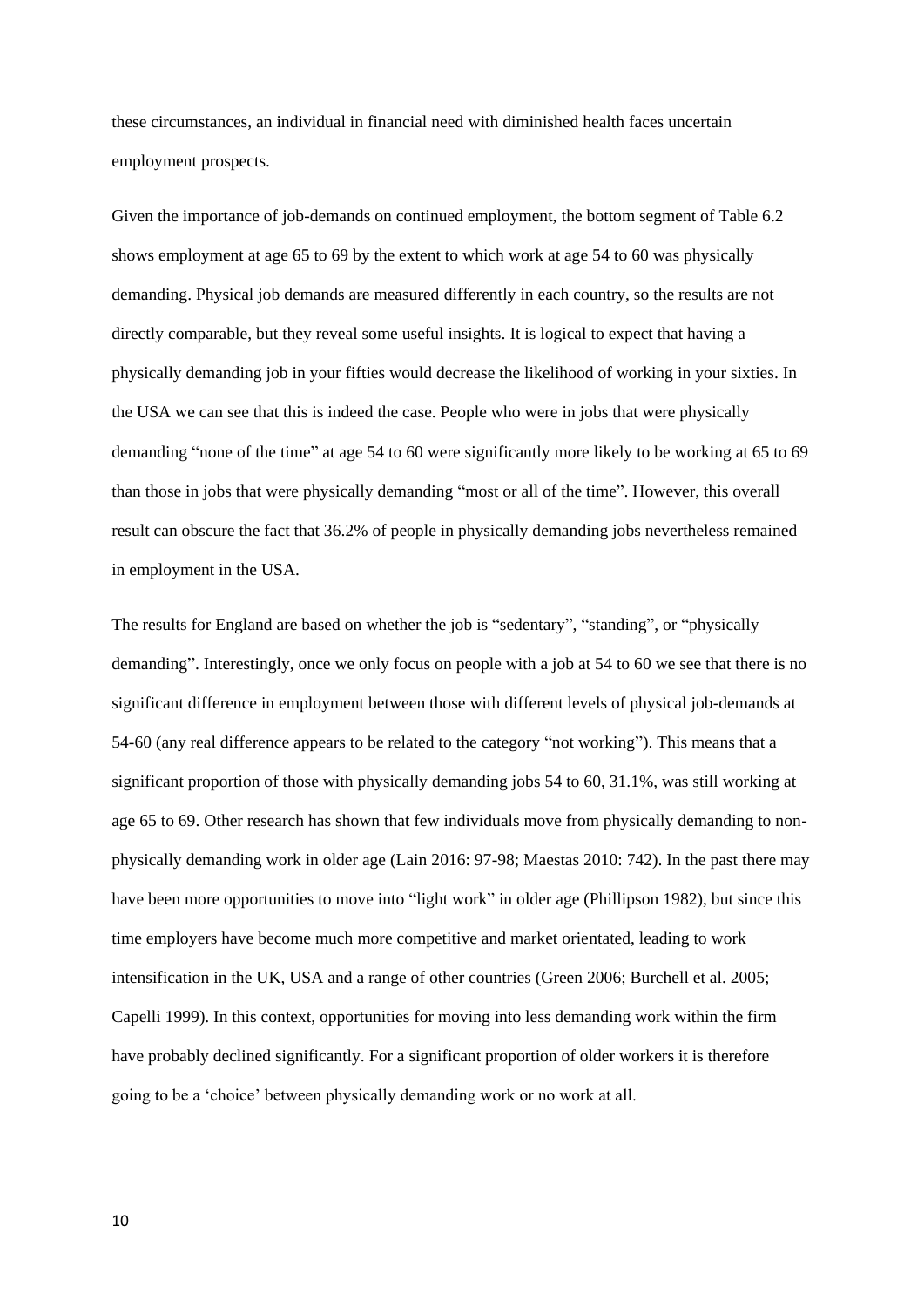To summarise these results, low levels of health and education do appear to reduce the likelihood that individuals end up in employment in their mid to late 60s; as state pension ages rise it is therefore essential that policy reflects this in terms of supporting older individuals that find themselves without a job. At the same time, however, it is not that uncommon for people with physically demanding jobs and/or low levels of wealth, education and health in their mid-fifties to continue working beyond their mid-60s. If we focus our attention on the advantaged groups most likely to work, we may ignore the question of whether it is *always* desirable when disadvantaged individuals *do* manage to remain in work in older age. Whether this is the case is probably due to combinations of health, education and job demands. This is not easily examined using quantitative surveys, so we turn our attentions to qualitative evidence.

#### **6.4 Case Study of Workers in** *Hospitality*

## *6.4.1 Characteristics of the workers*

In order to understand the situation of less advantaged individuals in the labour market we draw on qualitative interviews with 22 older hospitality workers employed in an educational establishment. As with many of the disadvantaged workers identified above, they had typically managed to remain in work by having a reasonable degree of employment continuity – they worked in an organisation with relatively secure jobs and long job tenure. As we shall see, in their qualitative interviews these workers typically reported financial pressures, which made leaving employment difficult. At the same time, however, the jobs they did were mostly physically demanding and workers faced worsening health but few financial opportunities to stop working prior to (or in some cases after) state pension age.

The interviews were part of a larger project on extended working lives in five organisations (International Longevity Centre 2017). The *Hospitality* case involved employees and managers in an independent business unit within the larger educational establishment. The main areas of work were, cleaning bedrooms, offices and public areas; reception work and catering in a range of food outlets. The organisation prides itself on its low staff turnover compared to sector norms. The average number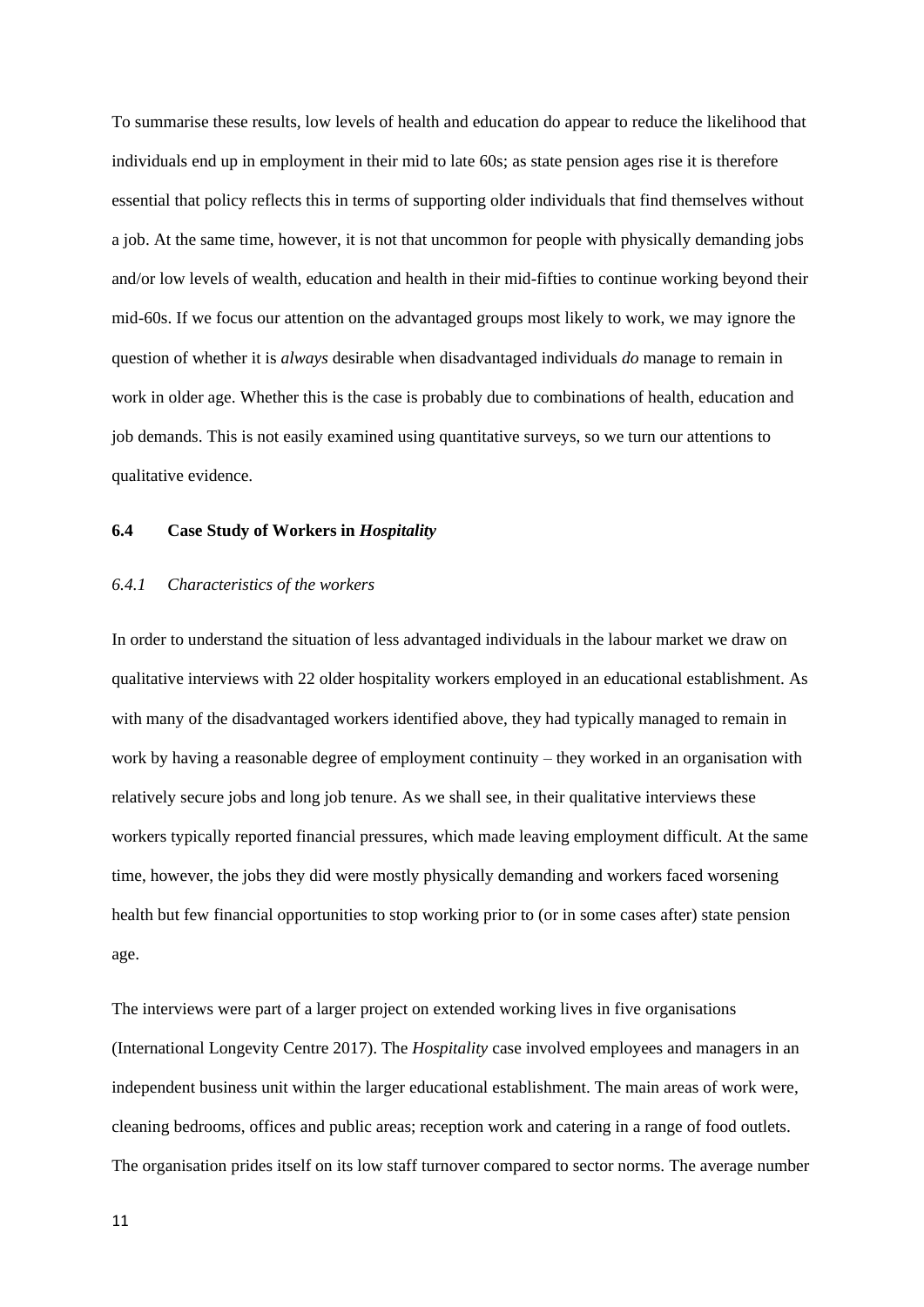of years with the firm for older employees interviewed was 13 years, which is long tenure compared with the hospitality sector as a whole (People 1st 2016). As a result, there are many long-serving staff members and an increasingly ageing workforce, especially in housekeeping (in which women predominate); the catering staff has a younger profile and here turnover is a bit higher. Management does not perceive the long service of many employees as a problem - indeed, staff loyalty is considered as a positive asset. Sickness absence is around 4%, which is also significantly lower than average for the hospitality sector and the issue is being actively managed with the support of the educational establishment's occupational health team. In other words, the conditions of employment for these workers were arguably about as good as it gets for hospitality workers.

A case study approach was used in the project, with semi-structured interviews undertaken with the HR manager and occupational health professionals (3 people); line managers of older workers (5 people); and the 22 older employees mentioned above. Note that some of the 22 "older workers" had supervisory responsibilities, but were being interviewed as "workers" rather than managers of older people. In addition to the interviews, the organisation provided information on current policies and labour force statistics. The key selection criteria for the study was that employees had to be aged 50 years or above. The hospitality workers were aged 50 to 67. As the quantitative analysis showed, this was a critical age-range for remaining in work beyond age 65. We used a maximum variation sampling strategy (Patton 2002) for selecting older employees. This involved asking gatekeepers to provide potential samples of older employees which were stratified on the basis of occupational class, gender and ethnicity differences that were present in the workplace. This approach was taken in order to capture the experiences of informants from different backgrounds. The key criteria for selecting line-managers was that they managed older workers and were likely to have recent experience of managing retirement; this was explained to gate-keepers who purposively selected participants on these criteria. This enabled the researchers to get a 360 degree view of how the organisation was managing older workers, health and retirement issues from the perspectives of policy makers and managers as well as those who were managed (on case study methodology see Marshall 1999).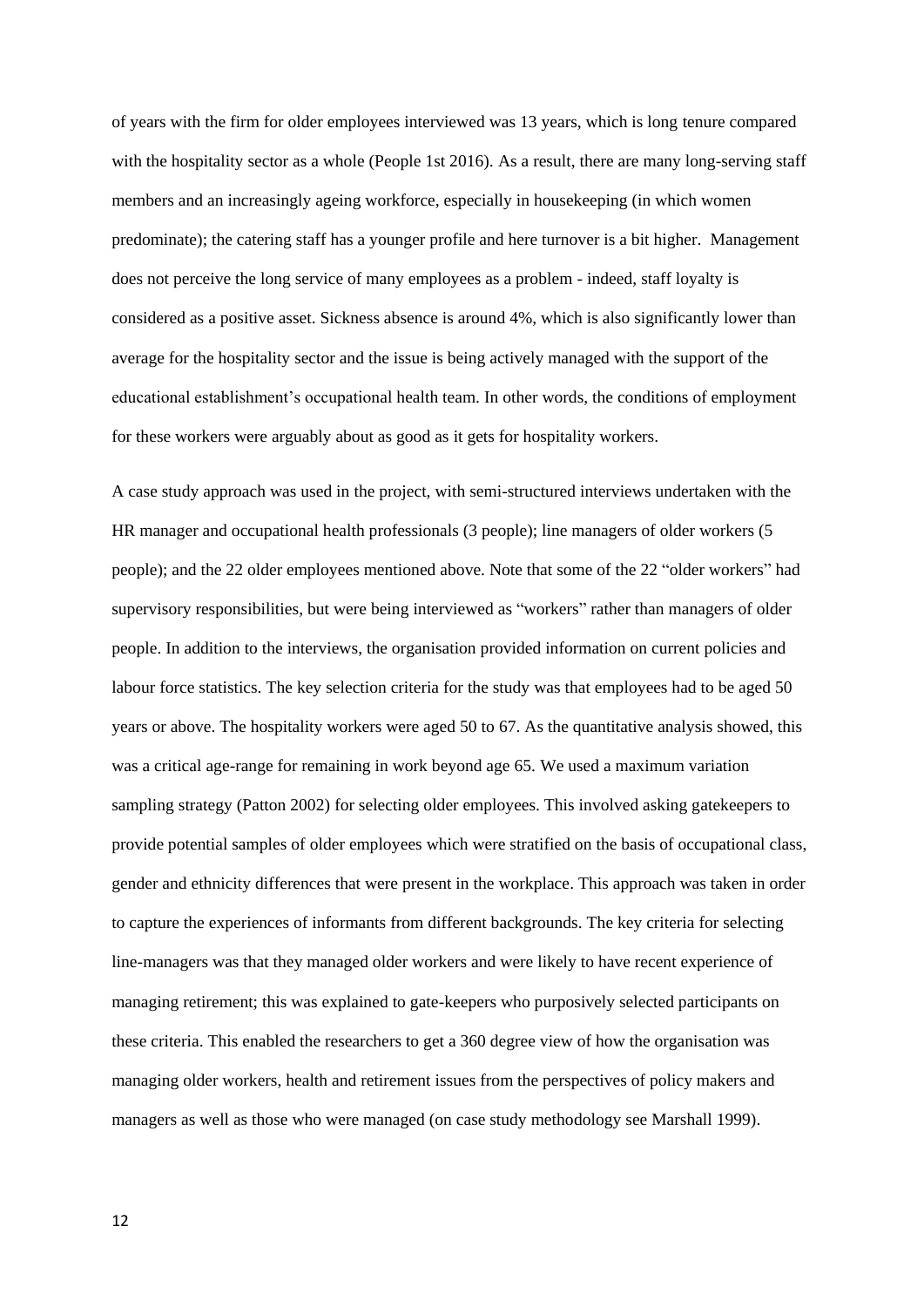Although we focus primarily on the older workers themselves our discussion is also informed by the other interviews.

Table 6.3 shows that most of the 22 older workers reported were "blue collar", rather than "white collar" or "managerial" employees, reflecting the physical nature of many of these jobs. Most of these workers reported that their health was "fair" or "poor" rather than "good". It is important to note that the range of health-related answers included "excellent", "very good", "good", "fair" or "poor". "Good" health here therefore combines three degrees of "good health". Few older people rated their health as being "poor" in previous studies (e.g. Lain, 2016: 115). This is likely to be because this is the worst option and they are comparing themselves against what they think is "normal" for their age. In this context, it is arguably reasonable to categorise "fair" health as being potentially problematic from the perspective of doing physically demanding work. Furthermore, younger sample members in their fifties who reported that their health was "good" nevertheless questioned whether their health would remain at the levels required for the job, based on their perceptions of working with older colleagues. In other words, health was a big concern for these workers in the context of pressures to work longer.

## \*\* TABLE 6.3 about here \*\*

#### *6.4.2 Findings*

The organisation did not have any explicit policies focused around the ageing workforce. Managers and employees alike felt that extending working lives whilst reasonable if people wanted to do it was generally not what most people wanted. Tighter commercial circumstances were felt to be reducing what had in the past been an informal practice of providing lighter duties or redeploying people towards the ends of their working careers or following major health events. There were concerns amongst the managers that people might stay on for financial reasons when they were no longer fit or able to do the jobs well and that this might increase the need to performance manage people out. One manager said the following when asked if the rising state ages presented any problems: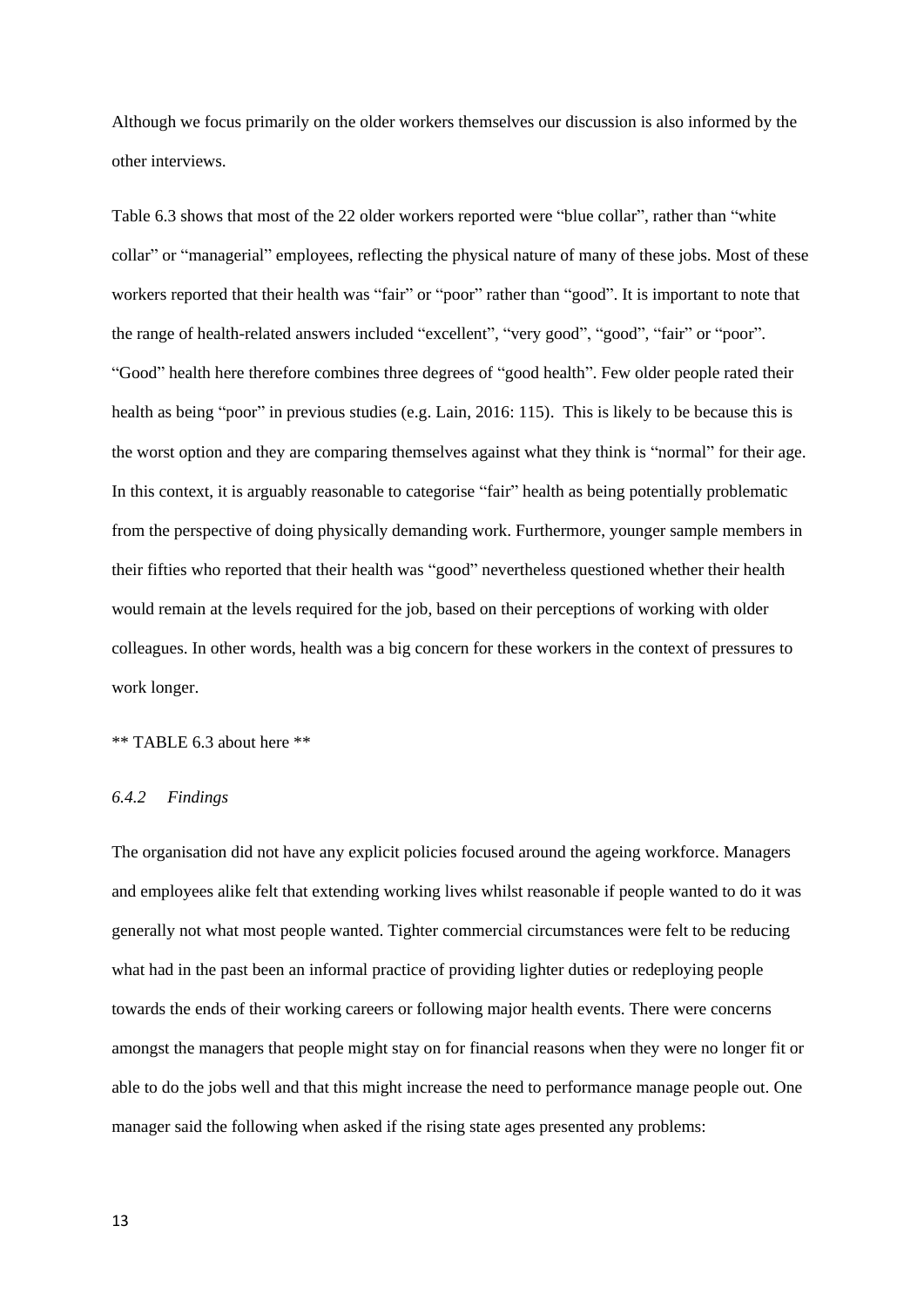Yeah, I mean inevitably it's going to give rise too [create problems for] for management of organisations dealing with issues of ageing workforces. Are they still performing at the level that the role requires? That's the concern. Because obviously with ageing comes ill health, perhaps dropping performance, mental abilities start to deteriorate, people forget things, whatever, that can happen. And then I suppose it's people facing up to the fact that really can they still do the job or should they admit to themselves that actually it's time they did stop working and allowed someone else to come, with a new energy and a new take on things, to take things forward in the organisations they're working for. (Male line manager).

Following the abolition of the mandatory retirement ages by the UK government in 2011 the only time that managers appeared to get involved in retirement discussions is when performance is affected and the situation has to be managed. Managers were worried about initiating conversations about retirement in case it appeared discriminatory and as a result for employees there is a lack of clarity about the retirement process and little information or support.

The employee respondents were asked about their retirement aspirations, when they would like to retire, when they thought that they would retire and whether they had considered gradual or phased retirement. The vast majority expected to retire at state pension age or later. Many wanted to retire earlier but did not see it as financially viable. Amongst the women there was a sense of injustice about the rapid rise in women's state pension age as many had spent their working lives assuming that they would be able to get their state pension at 60. As one female employee an remarked:

'Cause , 'cause the government, you know, it's all very well going, "Oh, you can't retire till you're 57," erm, 67, sorry, not 57. But my life is nearly over by then. Come on, I've worked since I was 15 give a little bit, you know. It's not funny, is it really? (Female, aged 57, married, poor health).

Whilst most interviewees found the idea of phased retirement attractive most of the cleaning and catering staff did not think it was affordable to reduce their hours. When one interviewee was asked whether phased retirement had any appeal to him he replied: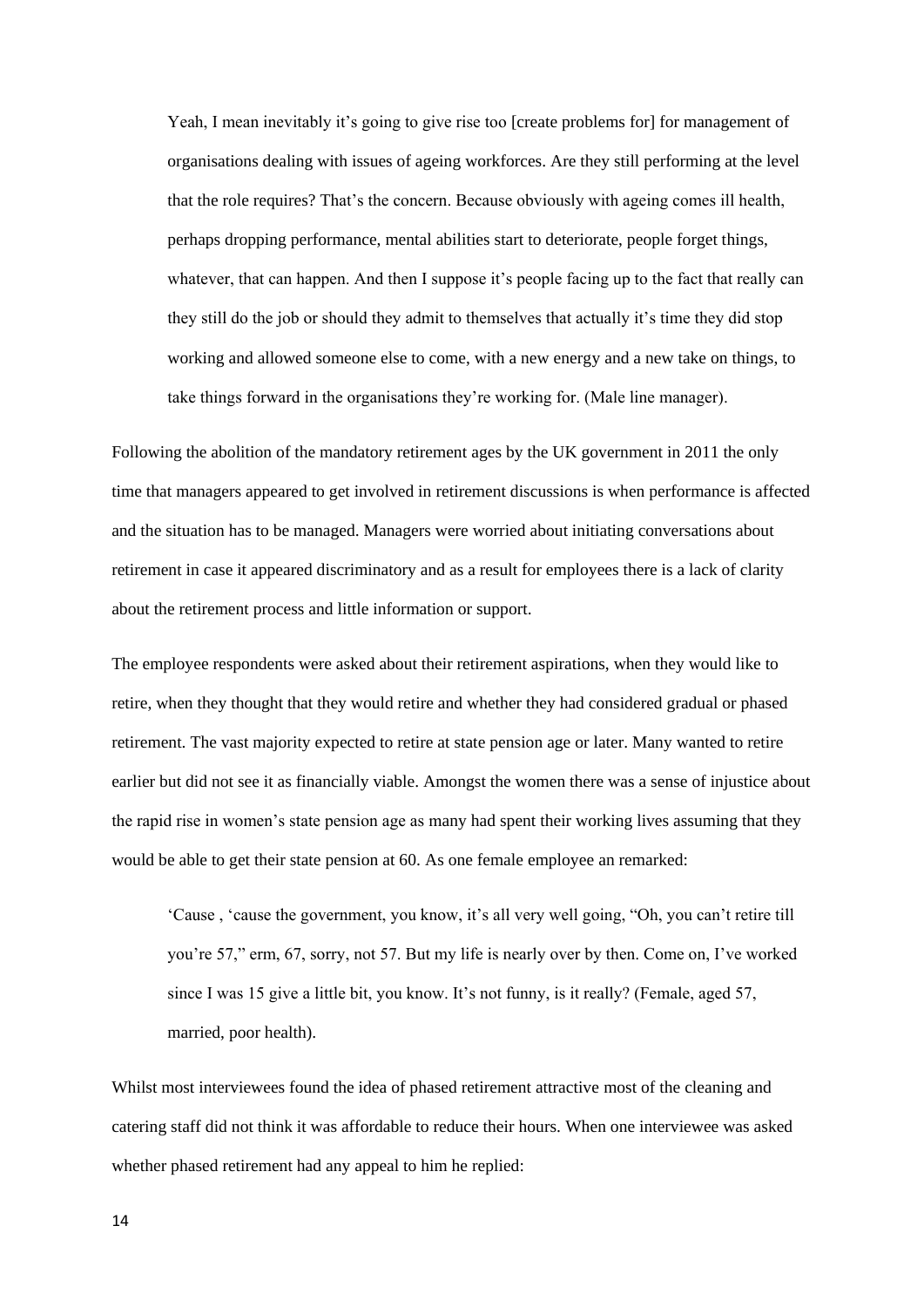No, not really, no, 'cause of finance at the end of the day. You know, you've got to live at the end of the day and to live costs money, so at the end of the day I don't think I'll be able to do anything like that. (Male, aged 54, married, poor health)

The majority of employees did not acquire an occupational or personal pension until very recently, when most were 'auto-enrolled' into a workplace scheme following government legislation. This meant that they had very little in the way of pensions savings, although some women would have had access to husbands' pensions. They did not typically therefore have a secure financial route to retirement. The rise in state pension age for this group was thus keenly felt and was pushing many to try to work for longer than they had expected.

The employees were also asked about their working conditions and the nature of their work. Two main themes emerged from these discussions: (1) that the work itself in cleaning and catering was hard physical work and (2) that the pace of work had intensified in recent years. For example, when one interviewee was asked if she had "quite a physical job" she replied:

Oh yeah, yeah. I haven't got any knees anymore [laughs]. (Female, aged 60, married, health fair).

Another interviewee commented:

Many times we sit here and we joke now, especially some of us that have been here 12 years or maybe longer and we've seen changes, and the job sort of gets more and more demanding and physical…. I dread to think what we're going to be like if we've got to stay to 67, because I know I won't be able to run around like I do now. (Female, aged 50, divorced, health fair)

A majority of the employees in these jobs had worked in similar manual work for most of their working lives. Whilst there was some discontent about the nature of the work, especially at advancing age, there was a strong sense of realism about the prospects for alternative work. The following were fairly representative comments: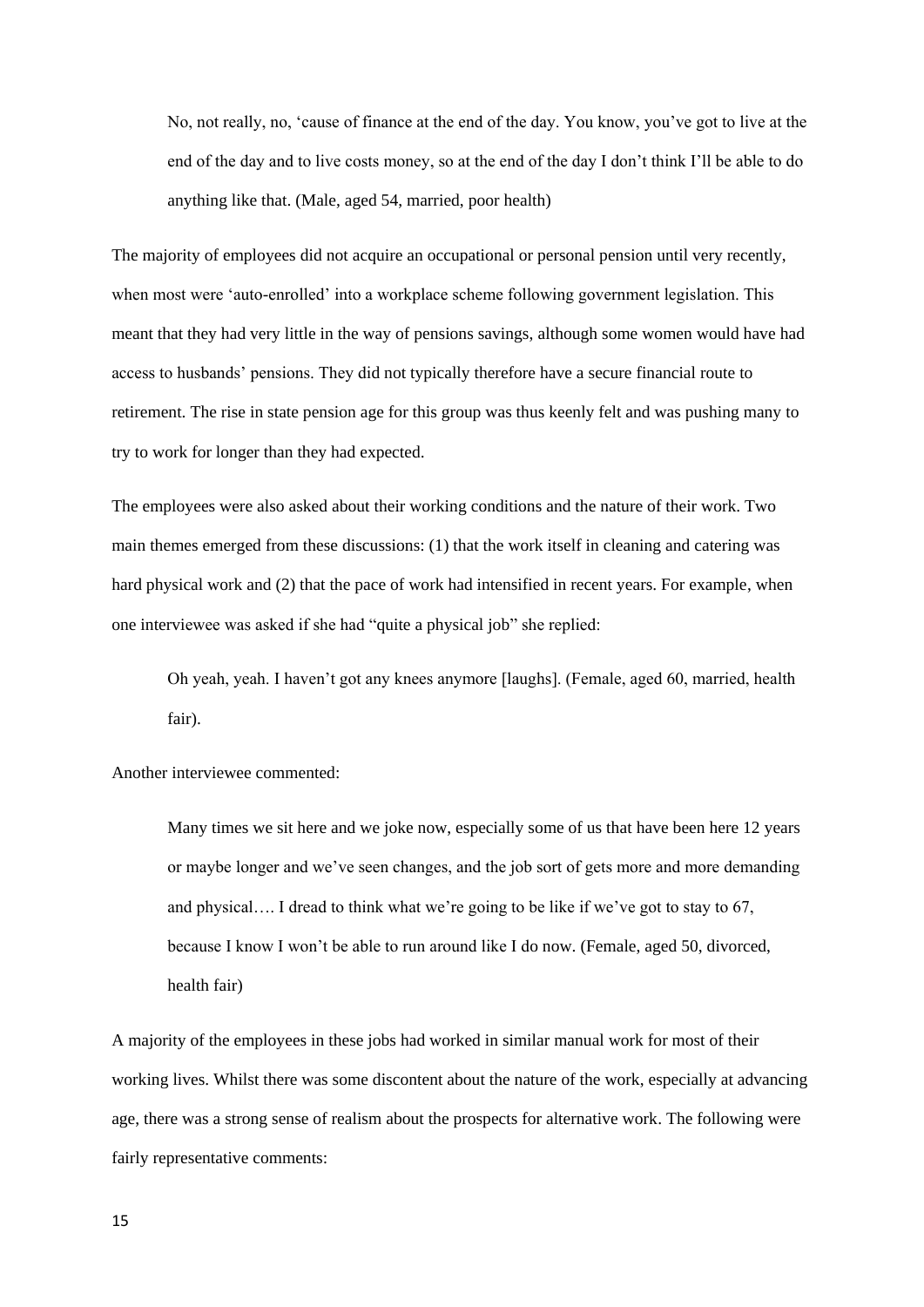As you get older, it is a lot harder to find a job. So I think, whereas if I was in my twenties and I was unhappy, I would go and find something else, you know, at my age, not so easy. (Female, aged 61, divorced, health fair)

At the end of the day, you know, you need the money. It's a job. There's not much out there so, you know, at my age I'm not going to change now. The older you get, you think well, you know, you're not going to find anywhere. (Female, aged 60, co-habiting, health fair)

In the interviews with employees two other themes emerged strongly in how people talked about their experiences of working in older age and their prospects for retirement: finances and health. These two pressures worked in opposing directions finances meant that it was necessary to carry on working whilst health and especially worsening health meant that people would have liked to be able to give up work if they felt their health was being compromised. The following quotes captured the mood of older workers in the organisation:

I think finances is the big thing for everybody. I think most of the people probably, from maybe 58 upwards, would go if they could, because I think they'd rather be out there, living their life and doing what they want to do, pottering around their allotment or whatever, rather than coming here every single day. But I do think it's finances that stop them all. (Female, aged 50, divorced, fair health)

I'd like to go pretty soon, actually, but I can't afford it. It basically comes down to money, really. I mean, you're not going to get much in the State Pension and, you know, they keep putting the age up and quite frankly, I can't see me physically and mentally being able to do this job, you know, at those ages they're talking about. I think it's 66 for me. (Female, aged 60, cohabiting, fair health)

For a number of divorced women in the group financial pressures were especially stark: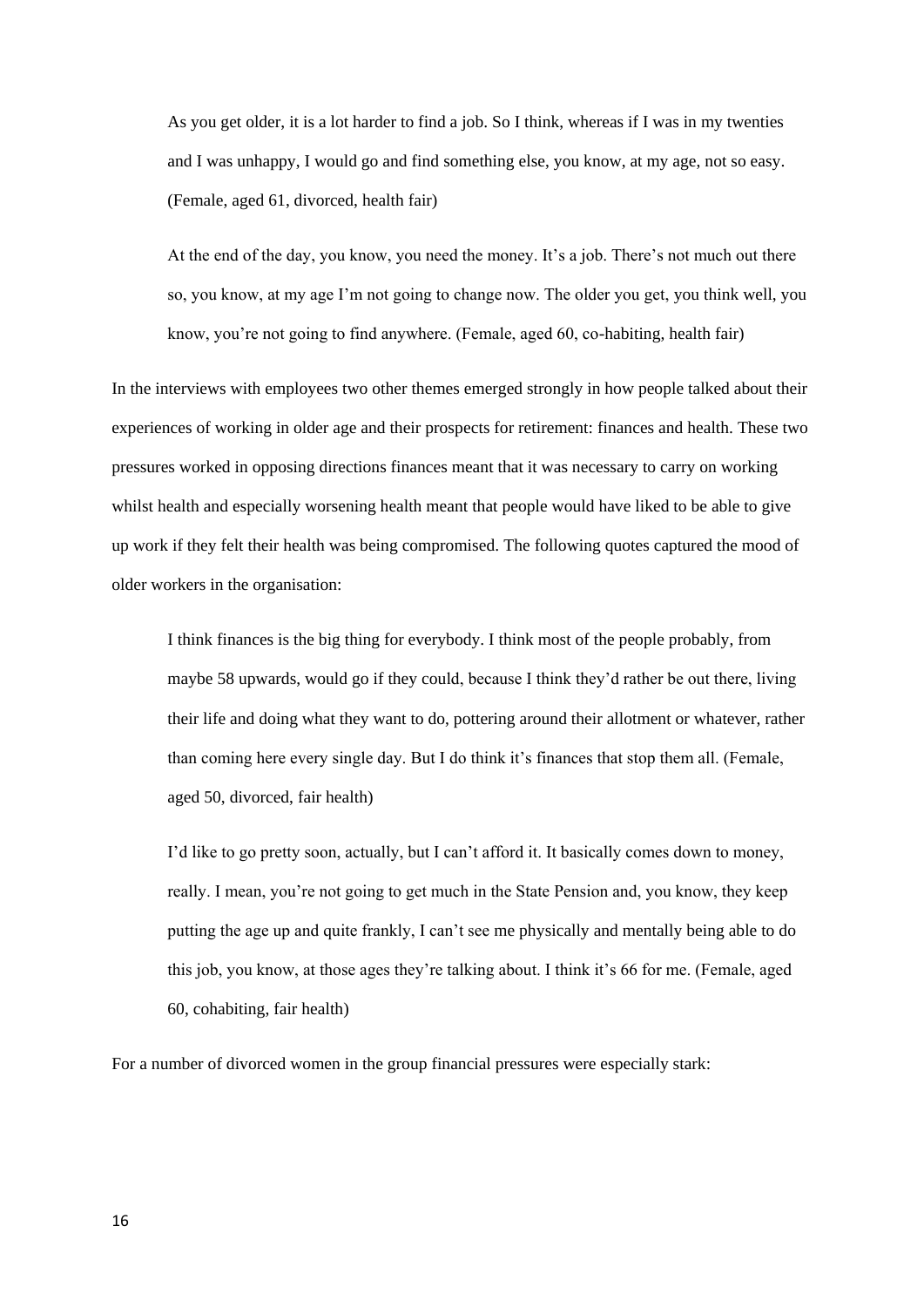It does worry me about what am I going to be living on, what the State Pension's going to be 'cause they keep reducing and reducing all the welfare. (Female, aged 53, divorced, good health)

The workforce had many of the ailments typical for this age group and especially for those who have been manual workers for much or all of their working lives: arthritis, especially knees and hands; diabetes; general aches and pains and diminished ability to bounce back after long shifts. As one male employee remarked:

No, no. I think health is the thing that, you know, will be the biggest problem for most people, you know, can you physically keep on doing the job? (Male, aged 59, married, health fair).

The following exchange between the interviewer and an interviewee reveals that serious health problems were being hidden from a line manager because of fears that it might lead to the loss of a job that was needed for financial reasons:

I am finding it very, very tough and some days I think oh, God, I don't know how I'm going to carry on doing this. 'Cause I've had my letter from the pension people, "You can't retire till you're 67." [Laughs] I probably won't even [be] here by the time I'm 67.

[Interviewer:] So have you talked to your line manager about your osteoporosis?

No. I've kept it to myself and I know that's a bad thing and I shouldn't do it, but I cannot afford at this present time to lose my job…. So really you just really have to hide the problems so that you can keep going. (Female, aged 57, married, poor health)

There were no noticeable differences between the responses from the younger 50-59 group and the 60+ respondents regarding the concerns over finances and health. The relatively long job tenure was reflected in the fact that despite the issues outlined above the majority of participants spoke of having a high level of commitment to, and pride in, their work. The organisation in this case was a good employer by sector standards but still the workforce was experiencing a range of pressures around the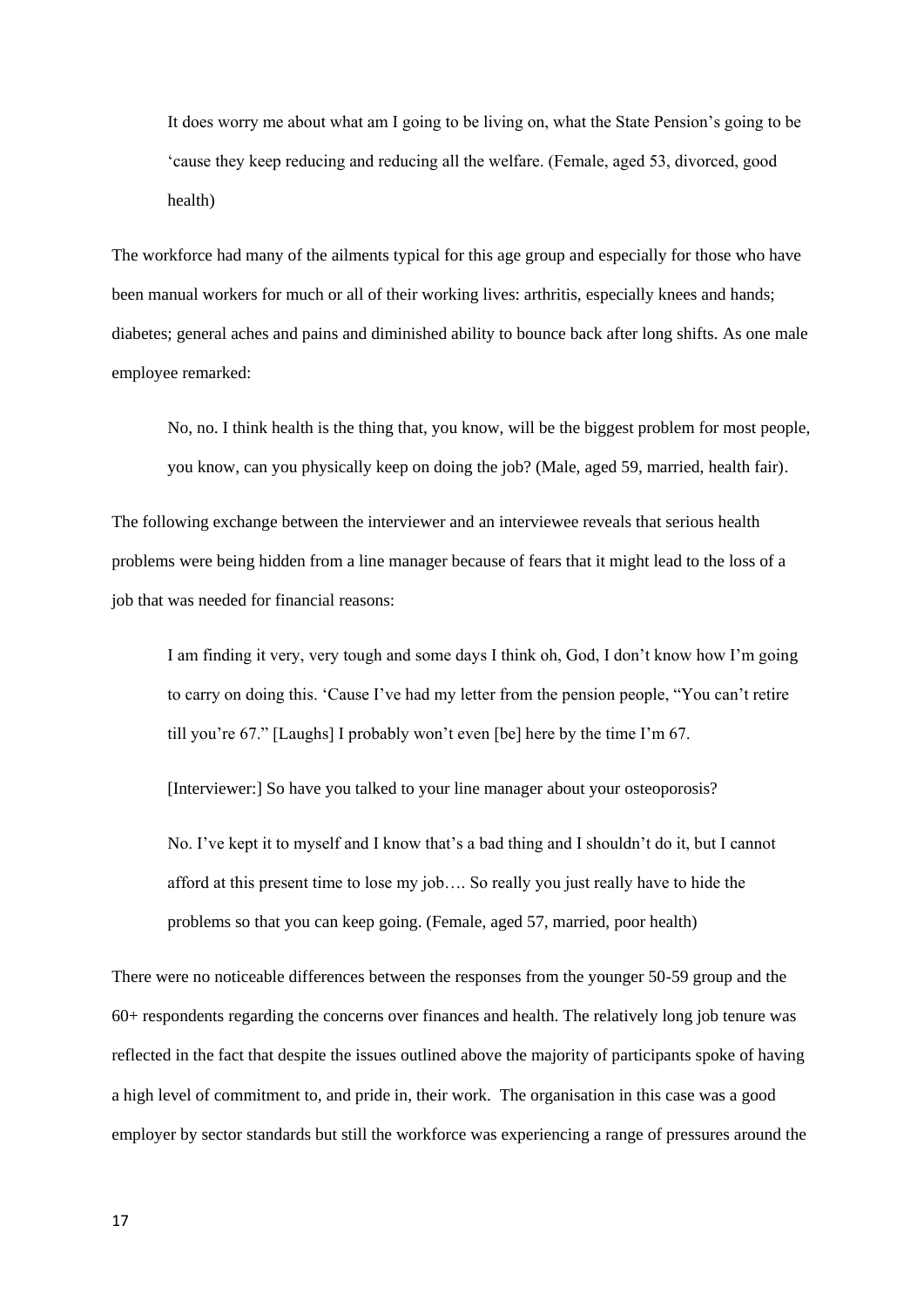prospect of extending their working lives. Even in conditions relatively favourable for the sector, workers raised serious doubts about the feasibility and desirability of extended working lives.

## **6.5 Conclusions**

In the context of rising state pension ages, governments in the UK and US have paid insufficient attention to the situation of older people with uncertain employment prospects and those exited from work "early" (Lain 2016; Moen 2016). Within the policy discourse, the emphasis has been an individual choice and the assumption is made that extended working lives are feasible and desirable on an almost universal basis. The less healthy and less wealthy have therefore largely been ignored in policy and in the research literature (Moen 2016). Some academic research has emphasised the fact that it is advantaged people that have best employment prospects in older age, calling into question whether working longer is feasible for many disadvantaged people (for example see Phillipson 2018; Lu et al. 2017; Carr et. al. 2018). This focus, while welcome, has tended to obscure the circumstances under which less advantaged people *do* manage to remain in employment. In this chapter we showed statistical evidence that in both the USA and England a significant minority of workers in physically demanding jobs, and those with less advantaged health and education, do work past 65. Qualitative evidence from UK hospitality workers in the second half of the chapter explored this in more depth. These workers were aged 50-67, which the quantitative analysis showed was a critical age-range for remaining in work beyond age 65. This analysis showed that these low-paid workers often struggled to continue in their physically demanding jobs as their health worsened. The case of these workers illustrated the fact that extended working lives were not realistically feasible in many cases. At the same time, they could not afford to retire and in a number of cases it was undesirable to expect them to continue working given the circumstances under which they were doing this and the likely effects on their health.

It is important to note that this chapter is not arguing that people in physically demanding work, or with low levels of health/education, should be denied support to continue working in older age if they want to. In the UK, employers are expected to make "reasonable adjustments" to enable people with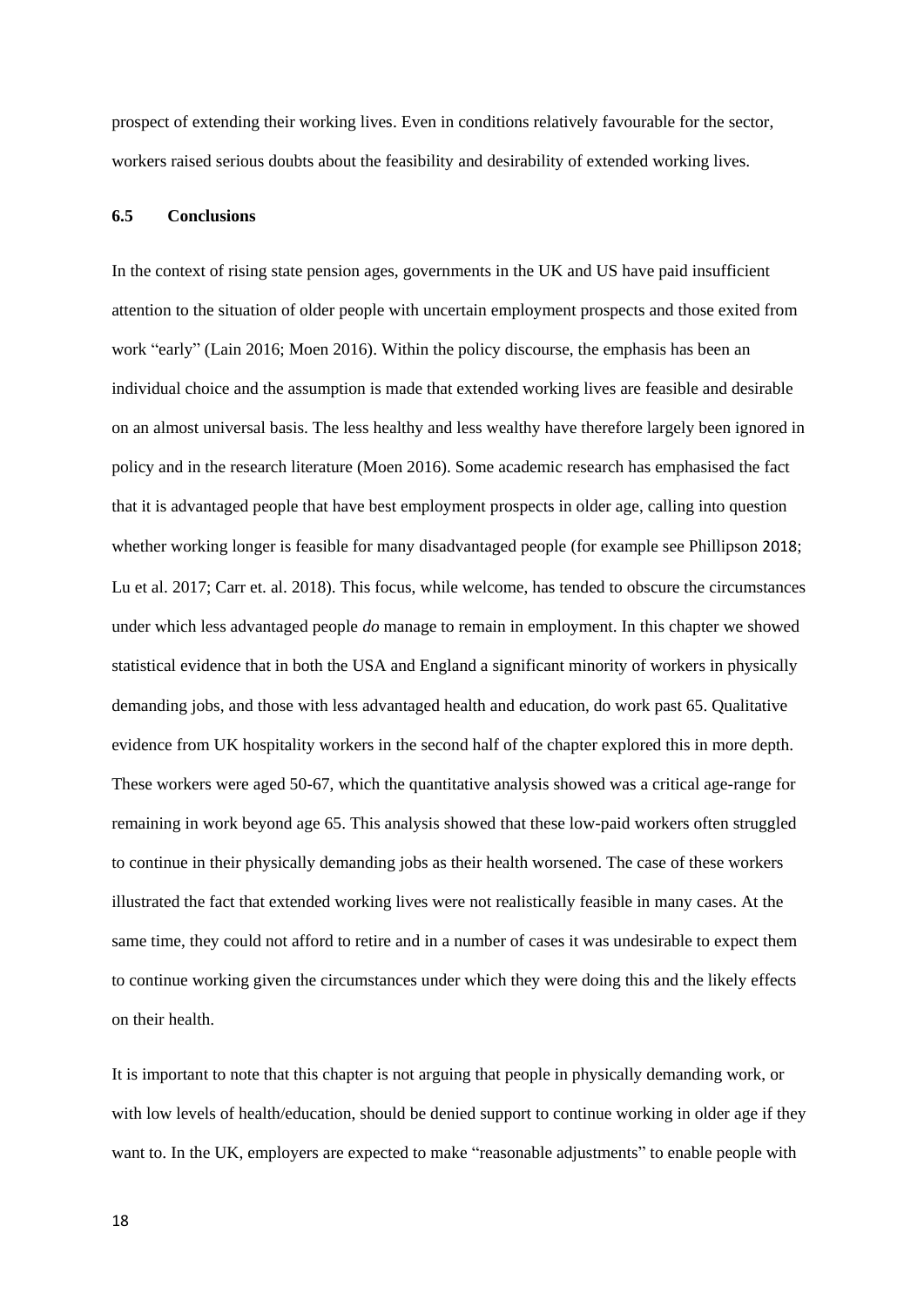disabilities to do them. It has become easier over time for people to combine working with managing a health condition (Vickerstaff et al. 2011). It would be possible to make an argument for extending the reasonable adjustments requirement to older workers although this would be likely to be unpopular with employers. It is important to note that the situation of older people with health conditions is slightly different from that of their younger counterparts. The likelihood of having a health condition increases as people age, which means that the older hospitality workers interviewed here had long careers in physically demanding work *before* they developed health problems. In the past, older workers may have been moved onto "light" duties, which were more compatible with diminishing health levels (Phillipson 1982). In the current context, there are more competitive pressures on employers, which make it harder for them to find lighter duties for the increasing number of older people in work. Relatively few people are therefore able to move from physically demanding to sedentary employment in older age (Lain 2016). We would of course encourage employers to make reasonable adjustments to make it easier for people with health conditions of all ages to work. However, it is hard to envisage how sufficient reasonable adjustments could be made to a job such as cleaning to enable some of the older people interviewed here to carry on doing them. Furthermore, there is little prospect that these workers will find non-manual jobs, given their work histories.

For these hospitality workers, health and lack of wealth were in direct conflict for many people - their health was failing but they could not afford to give up work. It is noteworthy that none of the interviewees saw disability benefits as a feasible financial pathway out of work. It is therefore essential that policy makers think more creatively about how to promote continued employment, without expecting individuals to continue working into much older age under such undesirable circumstances. One option for the UK would be to allow people to take their state pension early at a reduced level, as is possible from age 62 in the USA. In the US, it has been suggested that the early Social Security age should be raised to 64, and the "normal" age of receipt increased to 69+ (National Commission on Fiscal Responsibility Reform 2010). Consistent with the arguments made in this chapter, however, Moen (2016: 206) argues against such a move in the US: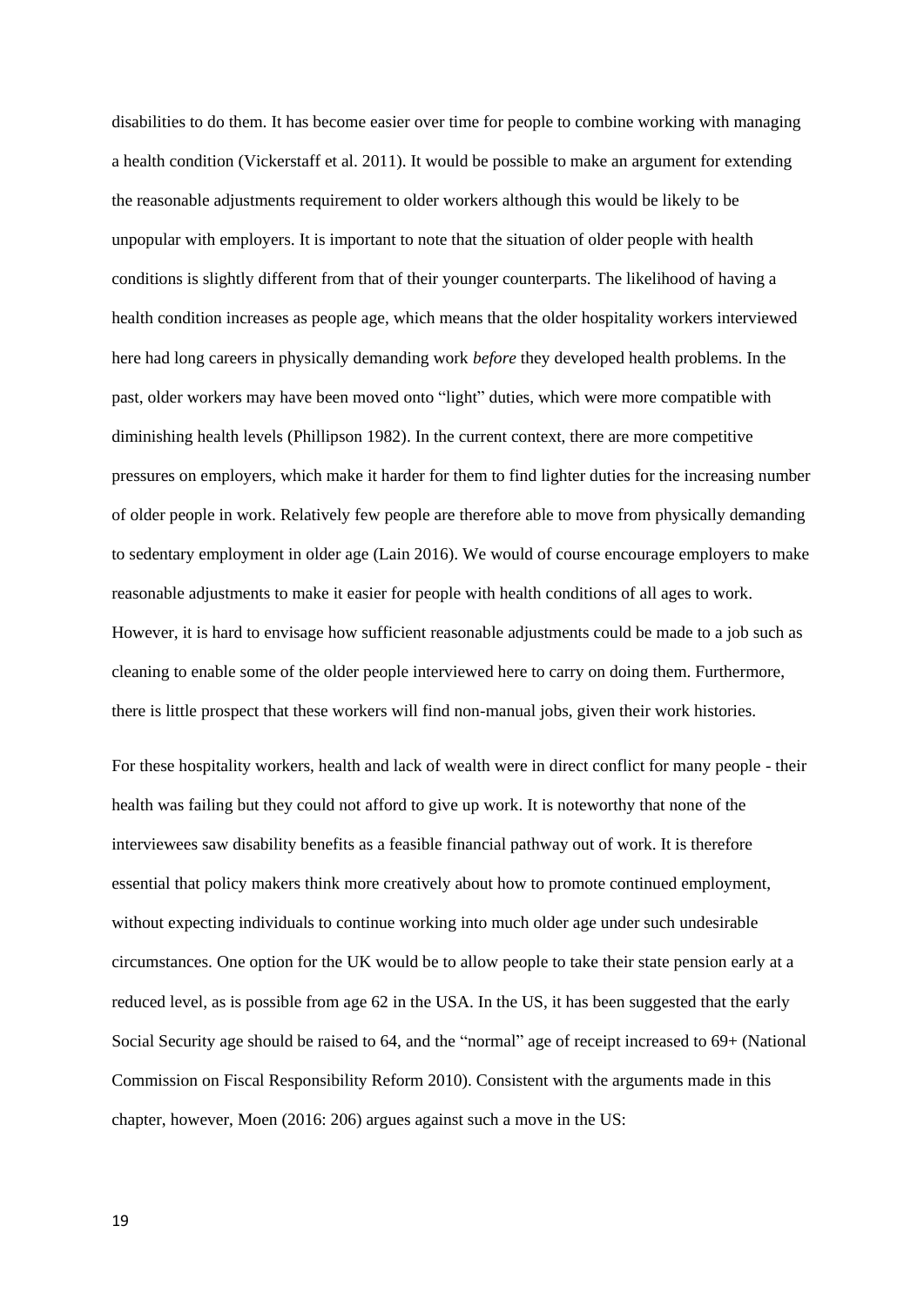it would be a disaster… [for] those with family-care responsibilities, with chronic or acute health conditions of their own, working in stressful or physically demanding job environments, with high job insecurity, or who have been already laid off.

In the UK, the provision of a reduced early pension is arguably impractical because the "full" state pension is provided at such low levels (Lain 2016). An alternative, therefore, is to provide an earlier full pension for those starting work at a young age; this would benefit many of those in physically demanding manual jobs. Another option is to promote employment beyond age 65 but accept the financial consequences of providing the "full" state pension at age 65 (Lain 2016). In any case, the issue of extended working lives raises the importance of providing decent health-related benefits *before* state pension age, which enable people to live in dignity without requiring them to work when it is damaging to their health and well-being. Many of the hospitality workers interviewed were suffering from health conditions that were arguably exacerbated by continuing to do this work. The rhetoric of work being good for you, which has been another aspect of the government pronouncements on extending working lives, has been qualified to a degree in recognition that *good* work is good for you (Business, Energy and Industrial Strategy 2018: 13-14) whereas poor work may further entrench health and income inequalities.

Obviously, the extent to which older individuals will be compelled to continue working for financial reasons will vary between countries, and a key area for future research will be to examine how the late careers of less advantaged individuals are experienced and managed in different countries. This would include examining the range of options older workers feel they have with regard to retiring or continuing in employment. In addition, future research should examine the interaction between the workplace and household circumstances of less advantaged individuals, and how this influences continued employment (see Lain et al. Forthcoming). Divorce and changing family forms, for example, are likely to place additional pressures on less advantaged individuals to continue working, something that that needs to be examined in more depth.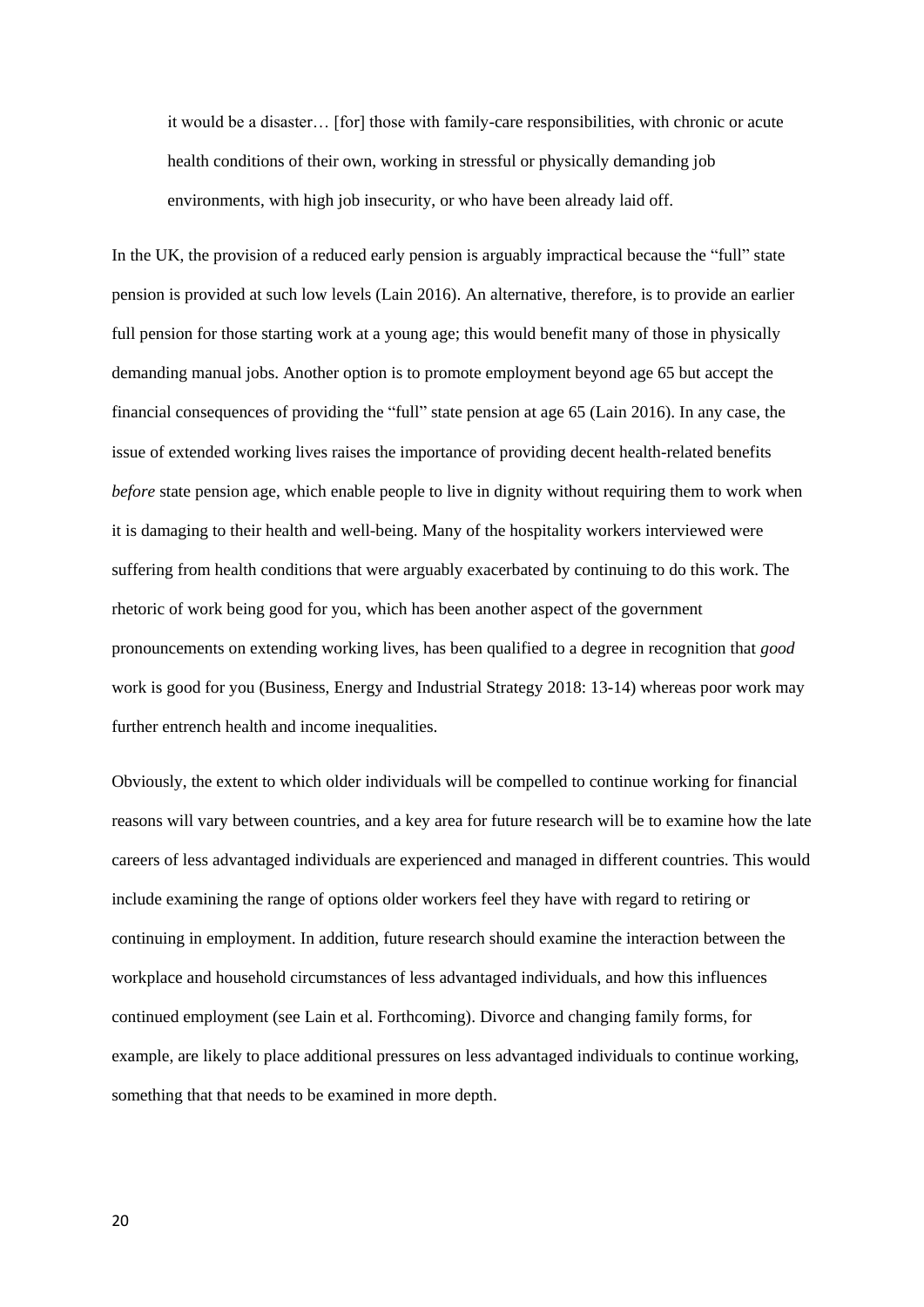# **References**

Altmann, R. (2015). *A new vision for older workers: Retain, retrain, recruit*. London: Department for Work and Pensions.

Barnes, H., Parry, J. and Taylor, R. (2004). *Working after state pension age: qualitative research. Research Report*. London: Department for Work and Pensions.

Business, Energy and Industrial Strategy (2018) *Good Work. A response to the Taylor Review of Modern Working Practices*, HM Government, available at http://www.gov.uk/beis

Burchell, B., Ladipo, D. and Wilkinson, F. (2005). *Job insecurity and work intensification*. London, Routledge.

Cahill, K. E., Giandrea, M. D., & Quinn, J. F. (2011). Reentering the labor force after retirement. *Monthly Labor Review*, 134(6), 34-42.

Capelli, P. (1999). *The new deal at work: Managing the market-driven workforce*, Boston, MA: Harvard Business Press.

Carr, E., M. Fleischmann, M. Goldberg, D. Kuh, E. T. Murray, M. Stafford, S. Stansfeld, J. Vahtera, B. Xue, P. Zaninotto, M. Zins and J. Head (2018). "Occupational and educational inequalities in exit from employment at older ages: evidence from seven prospective cohorts." *Occupational and Environmental Medicine* 0: 1-19.

Clayton, P. M. (2008). 'Working on: choice or necessity?' in Cedefop (ed.) *Working and ageing: Emerging theories and empirical perspectives*. Luxembourg: Publications Office of the European Union.

Crawford, R., & Tetlow, G. (2010). 'Employment, retirement and pensions' In J. Banks, C. Lessof, J. Nazroo, N. Rogers, M. Stafford, & A. Steptoe (Eds.), Financial circumstances, health and well-being of the older population in England. London: Institute for Fiscal Studies.

Cridland J (2016) *Independent Review of the State Pension Age: Interim Report October 2016*. Available at:

[https://www.gov.uk/government/uploads/system/uploads/attachment\\_data/file/559943/independent](https://www.gov.uk/government/uploads/system/uploads/attachment_data/file/559943/independent-review-of-the-state-pension-age-interim-report.pdf)[review-of-the-state-pension-age-interim-report.pdf](https://www.gov.uk/government/uploads/system/uploads/attachment_data/file/559943/independent-review-of-the-state-pension-age-interim-report.pdf)

Department for Work and Pensions (2014) *Working Longer: A Framework for Action Background Evidence*. London: Department for Work and Pensions.

Department for Work and Pensions (2017) *Pensioners' Incomes Series: An analysis of trends in Pensioner Incomes: 1994/95-2015/16.* Available at: [https://www.gov.uk/government/uploads/system/uploads/attachment\\_data/file/600594/pensioners](https://www.gov.uk/government/uploads/system/uploads/attachment_data/file/600594/pensioners-incomes-series-2015-16-report.pdf)[incomes-series-2015-16-report.pdf](https://www.gov.uk/government/uploads/system/uploads/attachment_data/file/600594/pensioners-incomes-series-2015-16-report.pdf)

Giandrea, M. D., Cahill, K. E., & Quinn, J. F. (2010). *The role of re-entry in the retirement process*. Washington, DC: US Bureau of Labor Statistics.

Green, F. (2006). *Demanding work: The paradox of job quality in the affluent economy*, Princeton: Princeton University Press.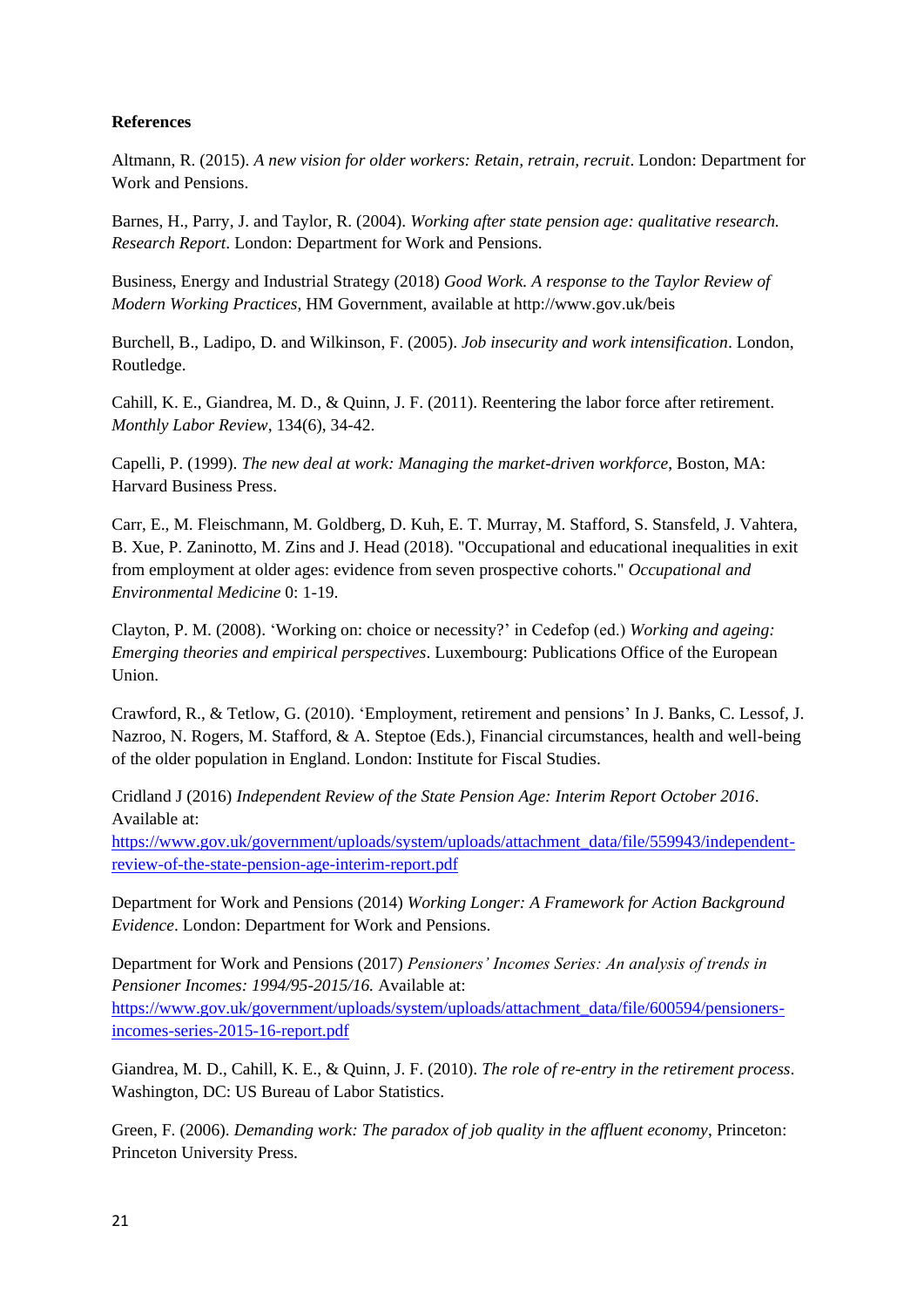Hacker, J. S. (2006). *The great risk shift: The assault on American jobs, families, health care, and retirement and how you can fight back*. New York: Oxford University Press.

Haider, S. and Loughran, D. (2001). *Elderly Labor Supply: Work or Play?*, Boston: Center for Retirement Research at Boston College.

Hasselhorn, H. M. and Apt, W. (2015). *Understanding employment participation of older workers: Creating a knowledge base for future labour market challenges*. Berlin: Federal Ministry of Labour and Social Affairs.

International Longevity Centre (2017). *Exploring Retirement Transitions: A Research Report from ILC-UK and the Uncertain Futures Research Consortium.* London: International Longevity Centre.

Kanabar, R. (2012). *Unretirement in England: An Empirical Perspective*. York: University of York.

Lain, D. (2011). "Helping the Poorest Help Themselves? Encouraging Employment Past 65 in England and the USA." *Journal of Social Policy* 40: 493-512.

Lain, D. (2012). "Working past 65 in the UK and the USA: segregation into 'Lopaq' occupations?" *Work, Employment & Society* 26(1): 78-94.

Lain, D. (2016). *Reconstructing Retirement*. Bristol: Policy Press.

Lain, D. and Vickerstaff, S. (2014). 'Working Beyond Retirement Age: Lessons for Policy'. In S. Harper and K. Hamblin (eds.) *International Handbook on Ageing and Public Policy*. Cheltenham: Edward Elgar: 242-255.

Lain, D. and Loretto, W. (2016). "Managing employees beyond age 65: from the margins to the mainstream?" *Employee Relations* 38(5): 646-664.

Lain, D. Airey, L. Loretto, W. and Vickerstaff, S. (forthcoming) 'Understanding older worker precarity: the intersecting domains of jobs, households and the welfare state', *Ageing and Society.*

Lu, W., Benson, R., Glaser, K., Platts, L.G., Corna, L.M., Worts, D., McDonough, P., Di Gessa, G., Price, D. and Sacker, A. (2017) 'Relationship between employment histories and frailty trajectories in later life: evidence from the English Longitudinal Study of Ageing', *Journal of Epidemiology and Community Health*, 71: 439–445.

Maestas, N. (2010). "Back to Work Expectations and Realizations of Work after Retirement." *Journal of Human Resources* 45(3): 718-748.

Marshall, V.W. (1999) Reasoning with Case Studies: Issues of an Aging Workforce. *Journal of Aging Studies*, 13, 4, 377-89.

Moen, P. (2016). *Encore adulthood: Boomers on the edge of risk, renewal, and purpose*, Oxford: Oxford University Press.

National Commission on Fiscal Responsibility Reform (2010). *The Moment of Truth: Report of the National Commission on Fiscal Responsibility and Reform*, Washington, DC: US Government.

OECD (2011). Pensions at a Glance. Paris: OECD.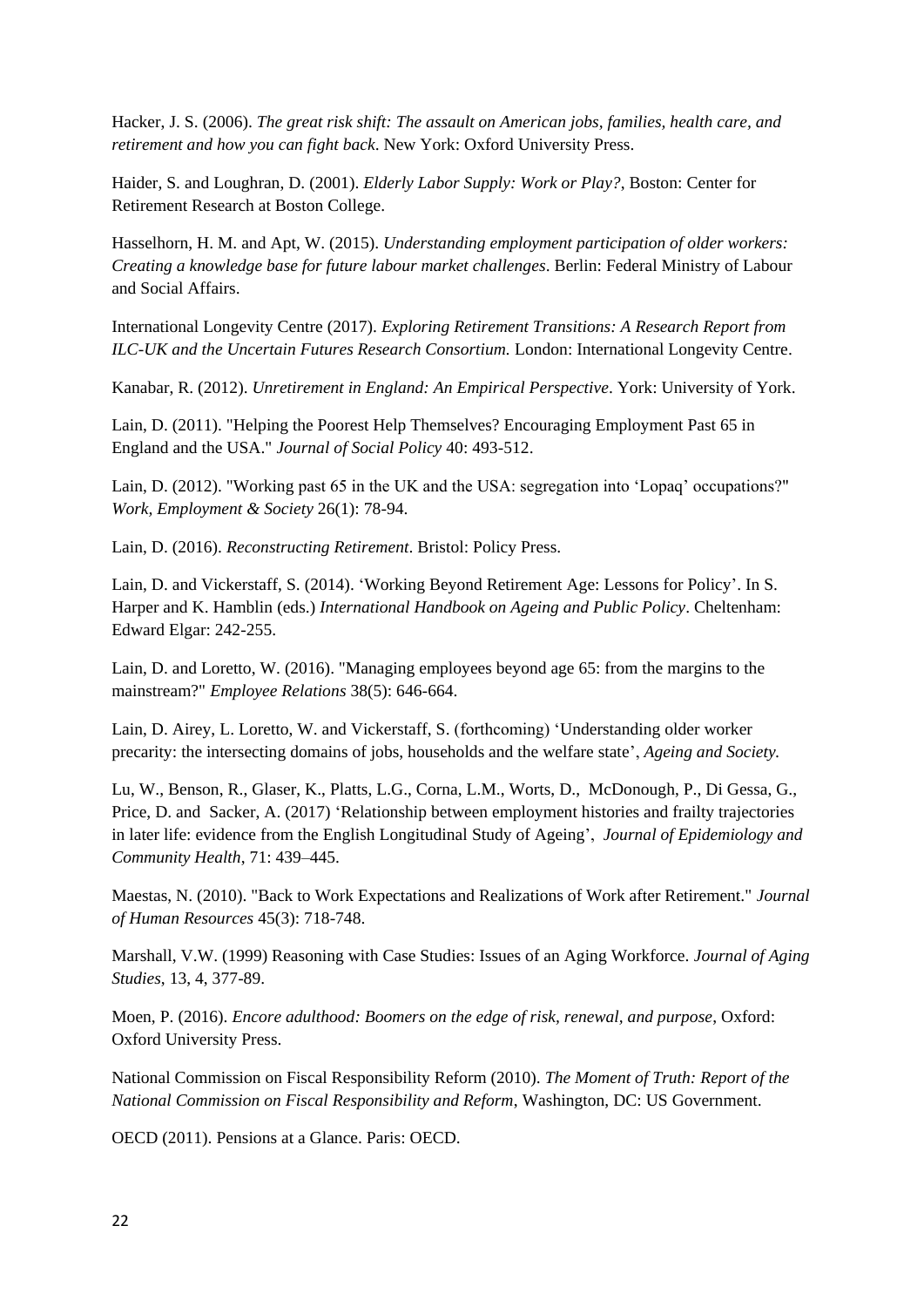Office for National Statistics (2012). "2011 Census: Population Estimates for the United Kingdom, 27 March 2011." Retrieved 28/01/14, 2014, from http://www.ons.gov.uk/ons/dcp171778\_292378.pdf.

Parry, J. and Taylor, R. (2007). "Orientation, opportunity and autonomy: why people work after state pension age in three areas of England." *Ageing & Society* 27(04): 579-598.

Patton, M.Q. (2002) *Qualitative Research and Evaluation Methods*. Thousand Oaks, CA.: Sage Publications,

People 1<sup>st</sup> (2016) *Skills and workforce profile: Hospitality and tourism* Available at: *[http://www.people1st.co.uk/getattachment/Insight-opinion/Latest-insights/Industry](http://www.people1st.co.uk/getattachment/Insight-opinion/Latest-insights/Industry-profiles/Hospitality-tourism-skills-and-workforce-profile-2016.pdf/?lang=en-GB)[profiles/Hospitality-tourism-skills-and-workforce-profile-2016.pdf/?lang=en-GB](http://www.people1st.co.uk/getattachment/Insight-opinion/Latest-insights/Industry-profiles/Hospitality-tourism-skills-and-workforce-profile-2016.pdf/?lang=en-GB)*

Phillipson, C. (1982). *Capitalism and the construction of old age*. London: Macmillan.

Phillipson, C. (2018) 'Fuller' or 'extended' working lives? Critical perspectives on changing transitions from work to retirement' *Ageing and Society* online first.

Phillipson, C., Vickerstaff, S. and Lain, D. (2016). "Achieving fuller working lives: Labour market and policy issues in the United Kingdom." *Australian Journal of Social Issues*, 51(2): 187.

Platts, L., Corna, L., Worts, D., McDonough, P., Price, D., & Glaser, K. (2017). Returns to work after retirement: a prospective study of unretirement in the United Kingdom. *Ageing & Society*, 1-26.

Pleau, R. L. (2010). "Gender Differences in Postretirement Employment." *Research on Aging* 32(3): 267-303.

Smeaton, D. and McKay, S. (2003). *Working after state pension age: quantitative analysis*. Leeds: Department for Work and Pensions.

van der Horst M, Lain D, Vickerstaff S, Clark C, Baumberg Geiger B. (2017) Gender roles and employment pathways of older women and men in England. SAGE Open 2017, 7(4).

Vickerstaff, S. Phillipson, C. and Wilkie, R. (eds) (2011). *Work, Health and Well-being: The Challenges of Managing Health at Work*, Bristol: Policy Press.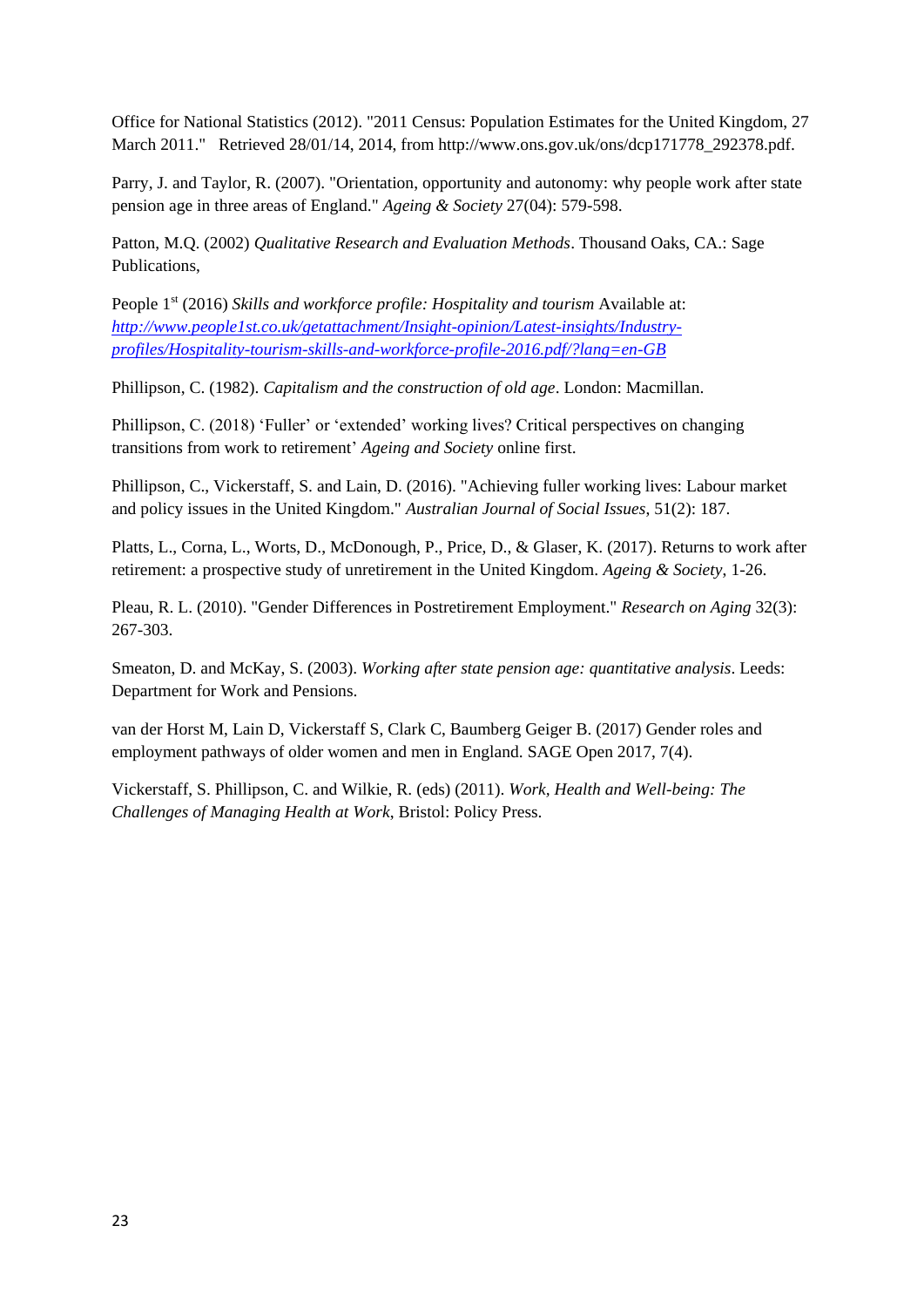

**Figure 6.1: Percentages working in the USA and England**

*Source: Authors' analysis of the Health and Retirement Study and the English Longitudinal Study of Ageing*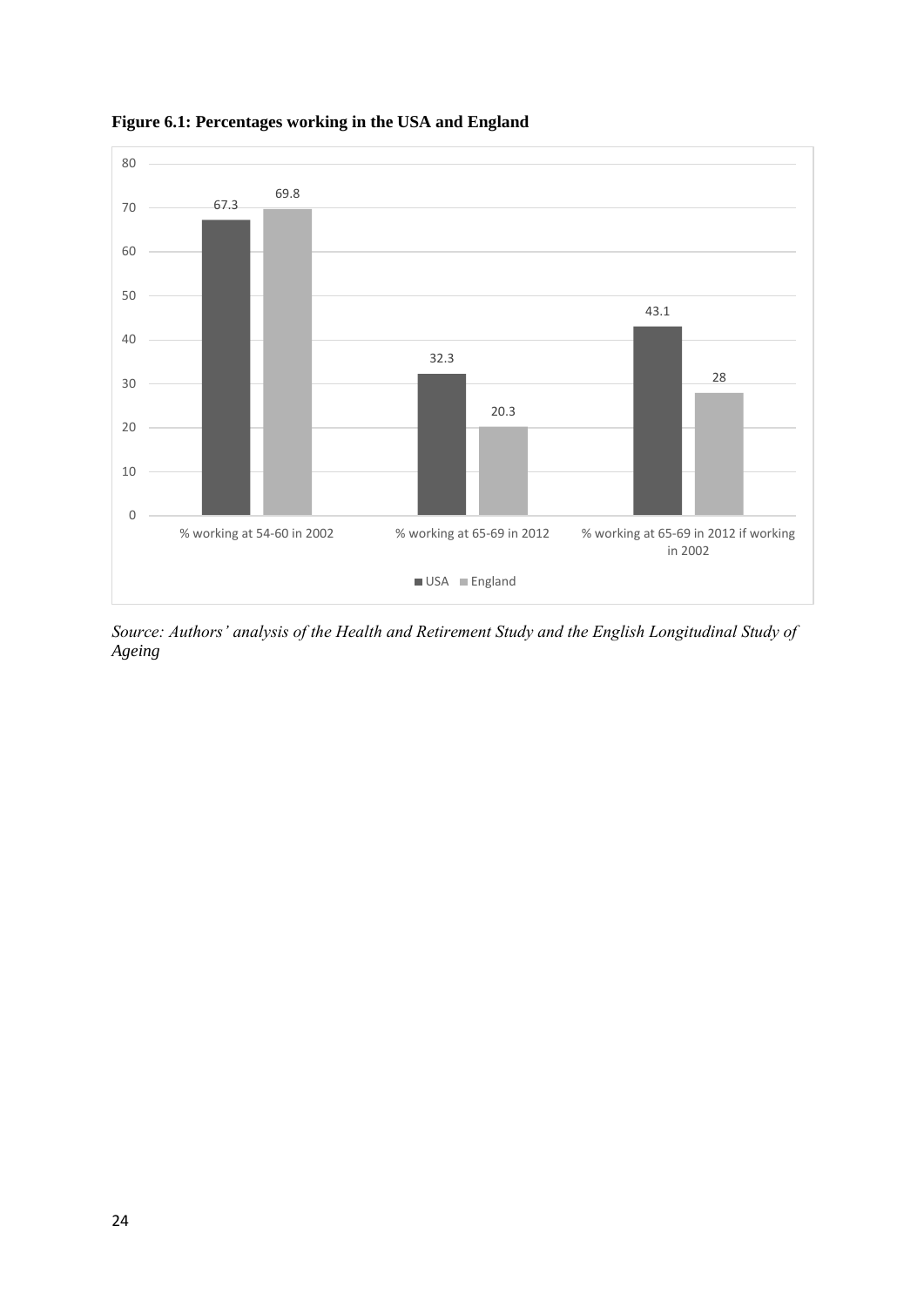| Variable                | At age 54-<br>60<br>(2002) | At age $65-$<br>69 (2012) | At age 65-69 (2012)<br>if working at 54-60 |
|-------------------------|----------------------------|---------------------------|--------------------------------------------|
| Wealth                  |                            |                           |                                            |
| <b>USA</b>              | (p < .001)                 | $(p=.003)$                | $(p=.178)$                                 |
| Lowest wealth quartile  | 58.4%                      | 25.2%                     | 37.8%                                      |
| $\mathbf{2}$            | 73.1%                      | 34.7%                     | 43.9%                                      |
| 3                       | 68.8%                      | 33.1%                     | 42.6%                                      |
| Highest wealth quartile | 68.7%                      | 36.3%                     | 47.2%                                      |
| <b>England</b>          | (p < .001)                 | $(p=.168)$                | $(p=.289)$                                 |
| Lowest wealth quartile  | 56.6%                      | 16.9%                     | 29.1%                                      |
| $\overline{c}$          | 76.6%                      | 18.0%                     | 23.4%                                      |
| $\overline{3}$          | 77.6%                      | 21.3%                     | 27.0%                                      |
| Highest wealth quartile | 67.4%                      | 24.3%                     | 33.3%                                      |
| Missing $(n=31/25)$     | 80.7%                      | 25.8%                     | 28.0%                                      |
| <b>Education</b>        |                            |                           |                                            |
| <b>USA</b>              | (p < .001)                 | (p < .001)                | (p < .001)                                 |
| Less than high school   | 46.0%                      | 18.6%                     | 33.3%                                      |
| High school graduate    | 66.8%                      | 28.4%                     | 37.6%                                      |
| Some college            | 67.5%                      | 32.0%                     | 43.3%                                      |
| College and above       | 79.9%                      | 45.7%                     | 52.3%                                      |
| <b>England</b>          | (p < .001)                 | $(p=.217)$                | $(p=.888)$                                 |
| Less than high school   | 59.8%                      | 16.8%                     | 28.1%                                      |
| High school graduate    | 70.2%                      | 19.4%                     | 25.9%                                      |
| Some college            | 74.6%                      | 22.7%                     | 28.8%                                      |
| College and above       | 79.0%                      | 24.4%                     | 30.3%                                      |
| Missing $(n=102 / 73)$  | 71.2%                      | 18.6%                     | 25.4%                                      |

**Table 6.1: Percentages working by wealth and education in the USA and England**

Note: all p-values from chi-square tests. USA  $N = 1,690$  (wave 6 or wave 11 employed) or 1,137 (wave 11 employed conditional on employed wave 6). England  $N = 1,134$  (wave 1 or wave 6) employed) or 825 (wave 6 employed conditional on employed wave 1)

*Source: Authors' analysis of the Health and Retirement Study and the English Longitudinal Study of Ageing*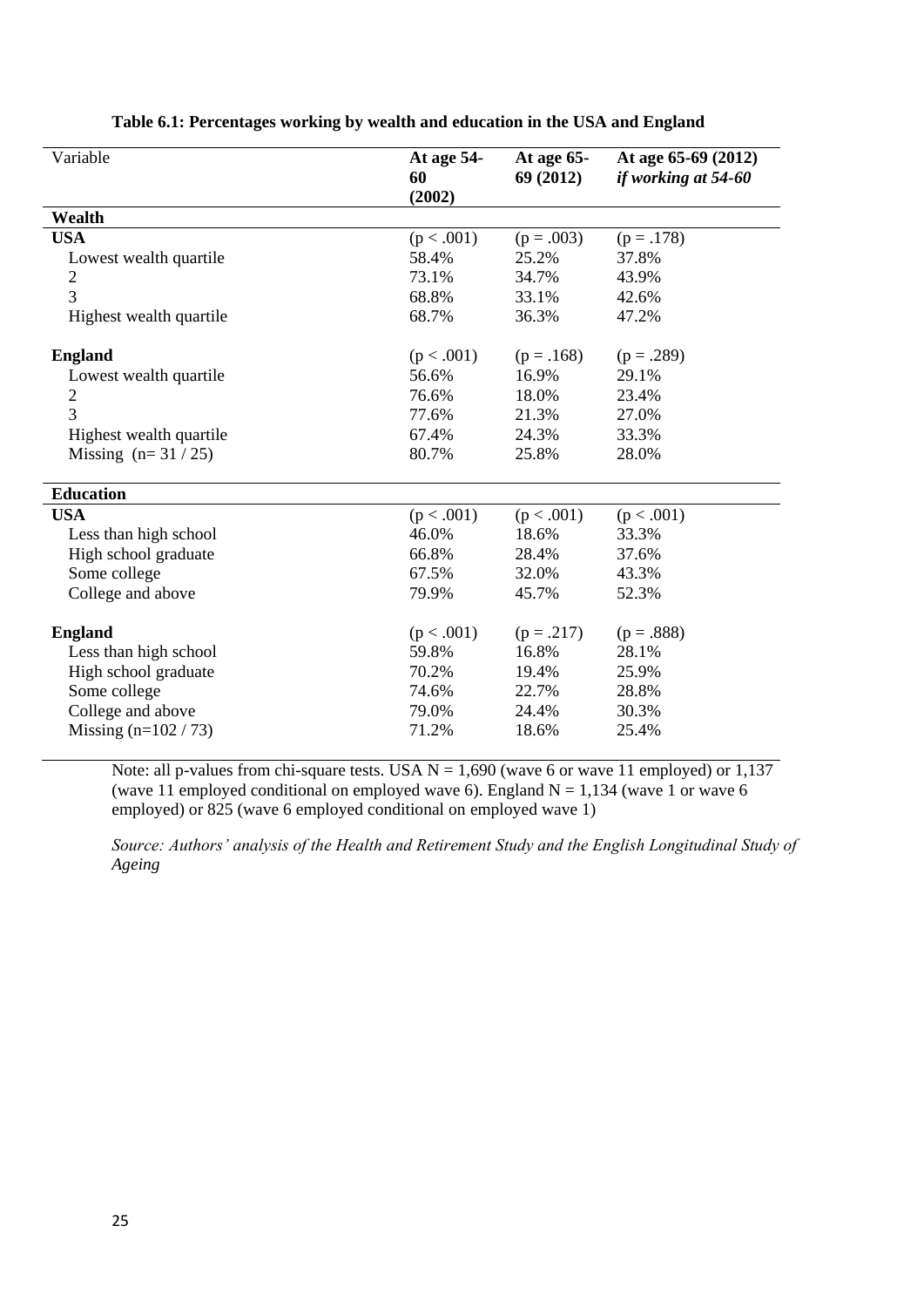| Variable                         | At age 54-<br>60<br>(2002) | At age $65-$<br>69 (2012) | At age 65-69 (2012)<br>if working at 54-60 |
|----------------------------------|----------------------------|---------------------------|--------------------------------------------|
| <b>Health</b>                    |                            |                           |                                            |
| <b>USA</b>                       |                            |                           |                                            |
| Self-reported health             | (p < .001)                 | (p < .001)                | $(p=.003)$                                 |
| Fair / Poor                      | 39.4%                      | 16.0%                     | 30.6%                                      |
| Excellent / good / very good     | 73.5%                      | 35.9%                     | 44.6%                                      |
| <b>England</b>                   |                            |                           |                                            |
| Self-reported health             | (p < .001)                 | $(p=.001)$                | $(p=.393)$                                 |
| Fair / Poor                      | 48.9%                      | 12.0%                     | 24.5%                                      |
| Excellent / good / very good     | 74.8%                      | 22.2%                     | 28.5%                                      |
| Physical demands of the job      |                            |                           |                                            |
| <b>USA</b>                       |                            |                           |                                            |
| Physically demanding job in 2002 |                            | (p < .001)                | $(p=.002)$                                 |
| None of the time                 |                            | 48.9%                     | 48.9%                                      |
| Some of the time                 |                            | 42.8%                     | 42.8%                                      |
| Most or all of the time          |                            | 36.2%                     | 36.2%                                      |
| Not working                      |                            | 10.1%                     |                                            |
| <b>England</b>                   |                            |                           |                                            |
| Physically demanding job in 2002 |                            | (p < .001)                | $(p=.142)$                                 |
| Sedentary                        |                            | 23.9%                     | 24.2%                                      |
| Standing                         |                            | 30.7%                     | 30.9%                                      |
| Physically demanding             |                            | 29.7%                     | 30.3%                                      |
| Not working                      |                            | 2.4%                      | $\overline{\phantom{a}}$                   |

# **Table 6.2: Percentages working by health and the physical demands of the job in 2002 in the USA and England**

Note: all p-values from chi-square tests. USA  $N = 1,690$  (wave 6 or wave 11 employed) or 1,137 (wave 11 employed conditional on employed wave 6). England N = 1,134 (wave 1 or wave 6 employed) or 825 (wave 6 employed conditional on employed wave 1)

*Source: Authors' analysis of the Health and Retirement Study and the English Longitudinal Study of Ageing*